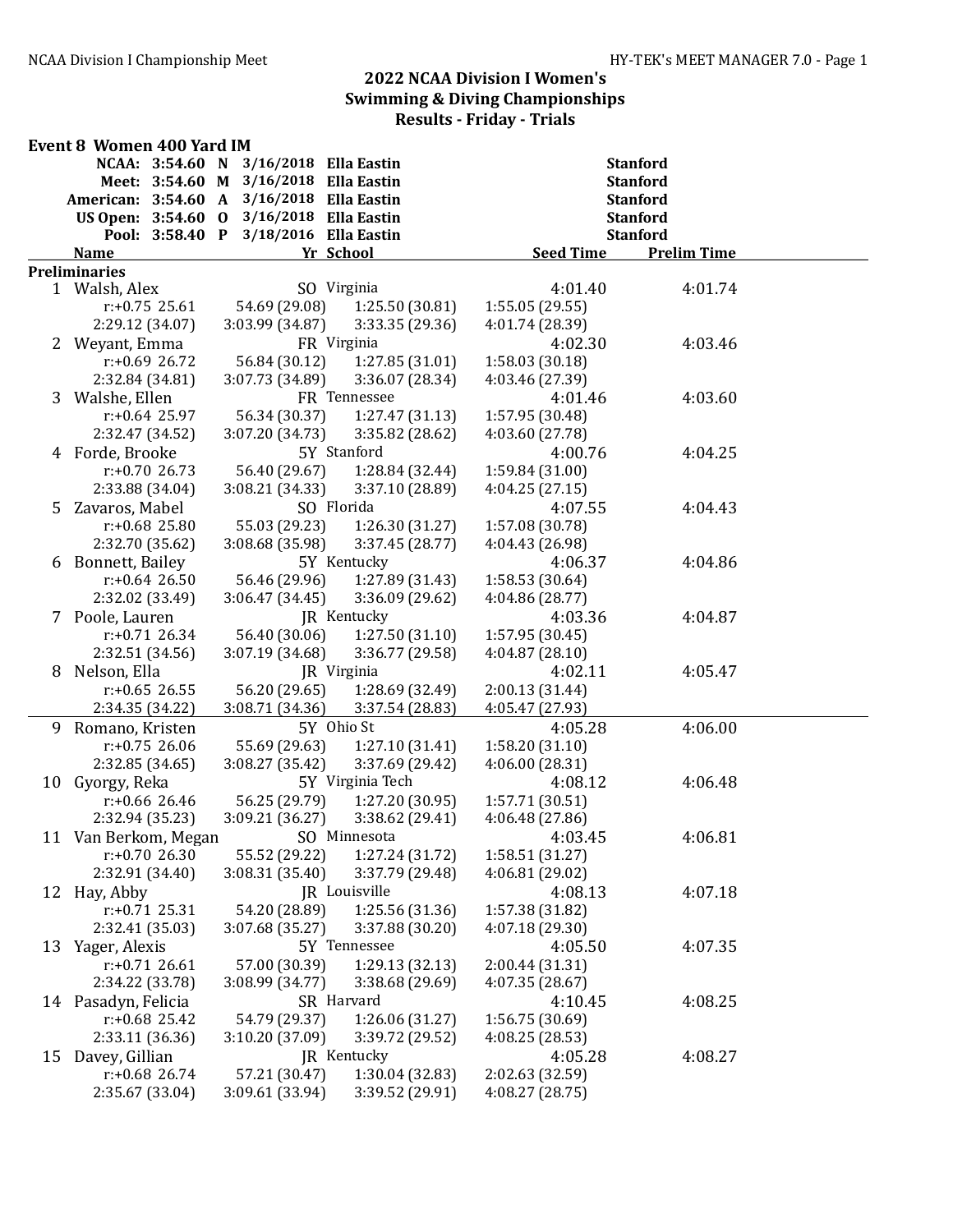|    | Preliminaries  (Event 8 Women 400 Yard IM)<br><b>Name</b> | Yr School       |                        | <b>Seed Time</b> | <b>Prelim Time</b> |  |
|----|-----------------------------------------------------------|-----------------|------------------------|------------------|--------------------|--|
|    | 16 Polonsky, Leah                                         |                 | FR California          | 4:03.90          | 4:08.55            |  |
|    | $r: +0.67$ 26.09                                          | 55.86 (29.77)   | 1:27.17(31.31)         | 1:58.28 (31.11)  |                    |  |
|    | 2:32.80 (34.52)                                           | 3:08.43(35.63)  | 3:39.70 (31.27)        | 4:08.55 (28.85)  |                    |  |
| 17 | Wilson, Alicia                                            |                 | SR California          | 4:06.43          | 4:08.59            |  |
|    | $r: +0.66$ 26.11                                          | 55.99 (29.88)   | 1:27.51 (31.52)        | 1:59.39 (31.88)  |                    |  |
|    | 2:34.35 (34.96)                                           | 3:11.26 (36.91) | 3:40.63 (29.37)        | 4:08.59 (27.96)  |                    |  |
| 18 | Moore, Kate                                               |                 | 5Y NC State            | 4:06.66          | 4:08.59            |  |
|    | $r: +0.67$ 26.13                                          | 55.74 (29.61)   | 1:26.65(30.91)         | 1:56.75(30.10)   |                    |  |
|    | 2:32.87 (36.12)                                           | 3:09.67 (36.80) | 3:39.25 (29.58)        | 4:08.59 (29.34)  |                    |  |
|    | 19 Pfeifer, Evie                                          | 5Y Texas        |                        | 4:08.25          | 4:08.76            |  |
|    | $r: +0.75$ 26.55                                          | 57.04 (30.49)   | 1:29.08 (32.04)        | 1:59.66 (30.58)  |                    |  |
|    | 2:35.54 (35.88)                                           | 3:11.96(36.42)  | 3:41.29 (29.33)        | 4:08.76 (27.47)  |                    |  |
|    | 20 Looze, Mackenzie                                       | SR Indiana      |                        | 4:08.58          | 4:08.79            |  |
|    | $r: +0.66$ 26.67                                          | 56.74 (30.07)   | 1:28.97 (32.23)        | 2:01.00 (32.03)  |                    |  |
|    | 2:35.60 (34.60)                                           | 3:10.87(35.27)  | 3:40.23 (29.36)        | 4:08.79 (28.56)  |                    |  |
|    | 21 Trace, Katie                                           | 5Y Ohio St      |                        | 4:06.79          | 4:09.26            |  |
|    | $r: +0.69$ 25.94                                          | 56.36 (30.42)   | 1:28.15 (31.79)        | 1:59.01 (30.86)  |                    |  |
|    | 2:35.21 (36.20)                                           | 3:11.78(36.57)  | 3:41.46 (29.68)        | 4:09.26 (27.80)  |                    |  |
| 22 | Sheble, Grace                                             |                 | FR NC State            | 4:05.61          | 4:09.55            |  |
|    | $r: +0.67$ 26.13                                          | 55.78 (29.65)   | 1:27.59 (31.81)        | 1:58.74(31.15)   |                    |  |
|    | 2:33.98 (35.24)                                           | 3:09.93 (35.95) | 3:39.94 (30.01)        | 4:09.55 (29.61)  |                    |  |
| 23 | Maceachern, Paige                                         | FR UCLA         |                        | 4:10.62          | 4:10.19            |  |
|    | $r: +0.72$ 26.75                                          | 57.14 (30.39)   | 1:29.09 (31.95)        | 2:00.10 (31.01)  |                    |  |
|    | 2:35.39 (35.29)                                           | 3:12.16(36.77)  | 3:41.70 (29.54)        | 4:10.19 (28.49)  |                    |  |
|    | 24 Kwan, Victoria                                         |                 | SR Michigan            | 4:09.51          | 4:10.20            |  |
|    | $r: +0.68$ 26.57                                          | 56.50 (29.93)   | 1:28.10(31.60)         | 1:59.11 (31.01)  |                    |  |
|    | 2:35.35 (36.24)                                           | 3:11.52(36.17)  | 3:41.49 (29.97)        | 4:10.20 (28.71)  |                    |  |
| 25 | Metzler, Anna                                             |                 | SR New Hampshire       | 4:08.21          | 4:10.48            |  |
|    | $r: +0.73$ 26.46                                          | 57.50 (31.04)   | 1:29.25(31.75)         | 2:00.10 (30.85)  |                    |  |
|    | 2:35.70 (35.60)                                           | 3:11.50 (35.80) | 3:41.56 (30.06)        | 4:10.48 (28.92)  |                    |  |
| 26 | Smith, Summer                                             |                 | FR Tennessee           | 4:09.97          | 4:11.07            |  |
|    | $r: +0.73$ 26.61                                          | 56.56 (29.95)   | 1:27.78 (31.22)        | 1:58.57 (30.79)  |                    |  |
|    | 2:35.89 (37.32)                                           | 3:13.87 (37.98) | 3:42.89 (29.02)        | 4:11.07 (28.18)  |                    |  |
|    | 27 Wilson, Sophia                                         | SO Virginia     |                        | 4:11.60          | 4:11.10            |  |
|    | $r: +0.68$ 26.89                                          | 58.04 (31.15)   | 1:29.36 (31.32)        | 1:59.75 (30.39)  |                    |  |
|    | 2:35.71 (35.96)                                           | 3:12.01 (36.30) | 3:41.75 (29.74)        | 4:11.10 (29.35)  |                    |  |
|    | 28 Ackerman, Kathryn                                      |                 | SO Michigan            | 4:07.38          | 4:11.60            |  |
|    | $r: +0.7026.73$                                           | 57.61 (30.88)   | 1:28.99 (31.38)        | 1:59.85 (30.86)  |                    |  |
|    | 2:35.69 (35.84)                                           | 3:12.44 (36.75) | 3:42.57 (30.13)        | 4:11.60 (29.03)  |                    |  |
| 29 | Golding, Kathleen                                         | JR Florida      |                        | 4:09.36          | 4:12.10            |  |
|    | $r: +0.71$ 26.65                                          | 56.56 (29.91)   | 1:28.69 (32.13)        | 2:00.37 (31.68)  |                    |  |
|    | 2:36.57 (36.20)                                           | 3:13.59 (37.02) | 3:43.41 (29.82)        | 4:12.10 (28.69)  |                    |  |
|    | 30 Hierath, Yara                                          |                 | SO NC State            | 4:13.25          | 4:12.18            |  |
|    | r:+0.72 27.01                                             | 57.42 (30.41)   | 1:29.66 (32.24)        | 2:01.49 (31.83)  |                    |  |
|    | 2:37.08 (35.59)                                           | 3:13.59 (36.51) | 3:43.61 (30.02)        | 4:12.18(28.57)   |                    |  |
|    | 31 Pavlopoulou, Nicole                                    |                 | JR Southern California | 4:16.94          | 4:12.74            |  |
|    | $r: +0.71$ 26.80                                          | 57.46 (30.66)   | 1:30.40 (32.94)        | 2:02.99 (32.59)  |                    |  |
|    | 2:37.66 (34.67)                                           | 3:12.66 (35.00) | 3:43.27 (30.61)        | 4:12.74 (29.47)  |                    |  |
|    | 32 Ulett, Rye                                             |                 | FR Louisville          | 4:09.27          | 4:12.76            |  |
|    | $r: +0.77$ 26.38                                          | 56.10 (29.72)   | 1:27.45 (31.35)        | 1:58.85 (31.40)  |                    |  |
|    | 2:34.53 (35.68)                                           | 3:12.41 (37.88) | 3:43.22 (30.81)        | 4:12.76 (29.54)  |                    |  |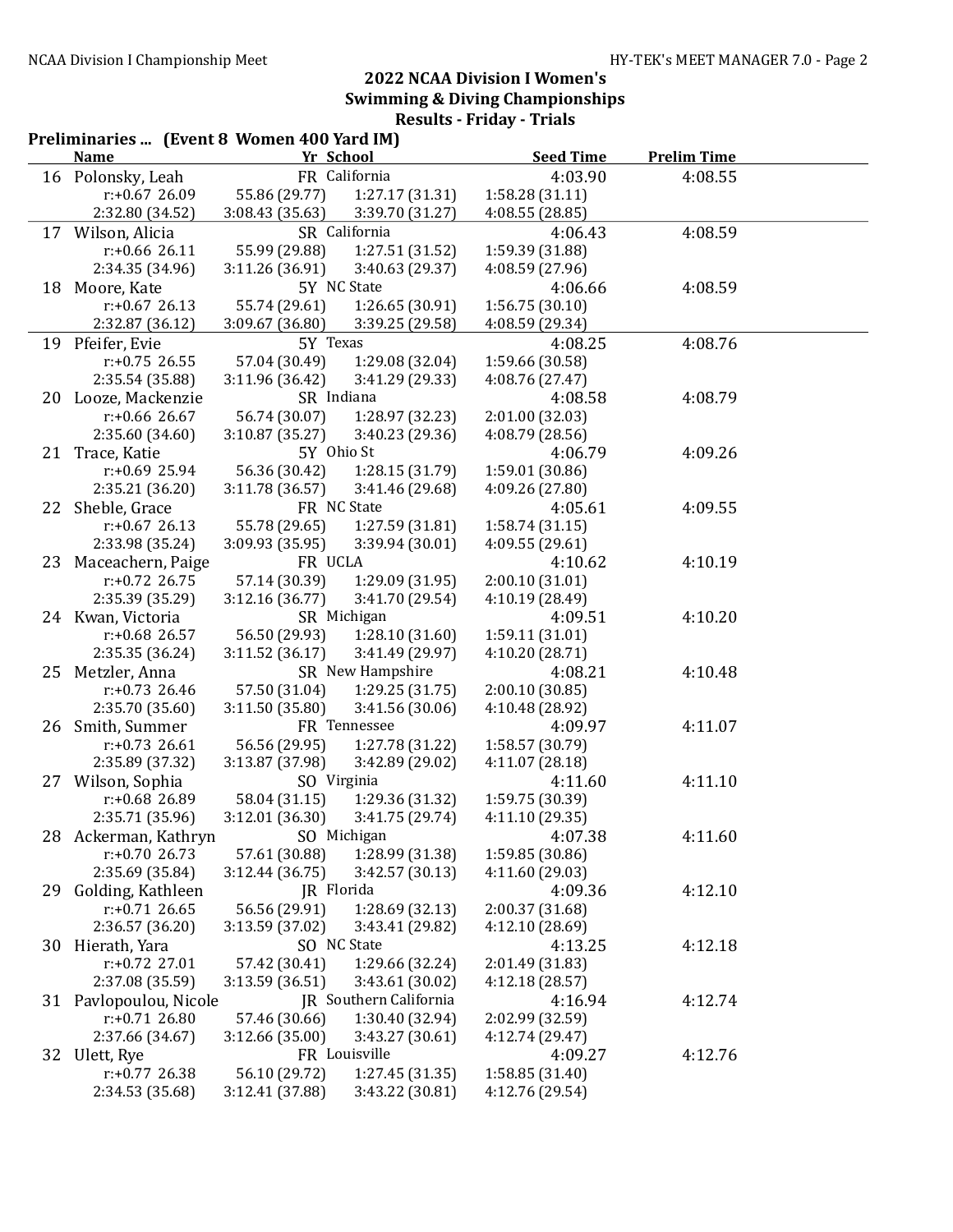#### Preliminaries ... (Event 8 Women 400 Yard IM) Name The School Seed Time Prelim Time 33 Gan, Ching Hwee FR Indiana 4:13.94 4:12.88 r:+0.62 26.84 57.76 (30.92) 1:30.67 (32.91) 2:02.23 (31.56) 2:38.92 (36.69) 3:15.77 (36.85) 3:45.16 (29.39) 4:12.88 (27.72) 34 Denigan, Mariah FR Indiana 4:10.24 4:12.92 r:+0.67 27.10 58.15 (31.05) 1:29.84 (31.69) 2:00.51 (30.67) 2:37.17 (36.66) 3:14.43 (37.26) 3:43.99 (29.56) 4:12.92 (28.93) 35 Purnell, Catherine SO Duke 4:13.17 4:13.11 r:+0.69 26.09 56.44 (30.35) 1:28.68 (32.24) 2:01.24 (32.56) 2:37.53 (36.29) 3:15.61 (38.08) 3:44.46 (28.85) 4:13.11 (28.65) 36 McEnroe, Annika FR California 4:11.24 4:13.65<br>  $r: +0.70$  26.62 56.68 (30.06) 1:28.83 (32.15) 2:00.09 (31.26) r:+0.70 26.62 56.68 (30.06) 1:28.83 (32.15) 2:00.09 (31.26) 2:36.42 (36.33) 3:13.01 (36.59) 3:43.56 (30.55) 4:13.65 (30.09) 37 Rice, Anna Havens SO Kentucky 4:12.76 4:13.71 r:+0.67 26.30 56.50 (30.20) 1:28.96 (32.46) 2:00.80 (31.84) 2:37.78 (36.98) 3:14.62 (36.84) 3:45.03 (30.41) 4:13.71 (28.68) 38 Palsha, Peyton 5Y Georgia 4:12.55 4:15.00 r:+0.71 27.49 58.73 (31.24) 1:32.46 (33.73) 2:05.16 (32.70) 2:40.41 (35.25) 3:16.70 (36.29) 3:46.41 (29.71) 4:15.00 (28.59) 39 Campbell, Mckenzie JR Georgia Tech 4:11.23 4:15.04 r:+0.62 26.94 57.22 (30.28) 1:30.64 (33.42) 2:03.50 (32.86) 2:39.65 (36.15) 3:16.20 (36.55) 3:46.29 (30.09) 4:15.04 (28.75) 40 Auld, Anna FR Florida 4:11.02 4:15.09 r:+0.66 26.97 57.49 (30.52) 1:30.66 (33.17) 2:03.31 (32.65) 2:39.66 (36.35) 3:16.32 (36.66) 3:46.68 (30.36) 4:15.09 (28.41) 41 Brown, Portia SR Georgia 4:11.00 4:15.43 r:+0.76 27.08 57.23 (30.15) 1:29.49 (32.26) 2:02.05 (32.56) 2:37.75 (35.70) 3:14.89 (37.14) 3:45.60 (30.71) 4:15.43 (29.83) 42 Abruzzo, Mia FR Georgia 4:09.79 4:15.71 r:+0.72 26.65 56.55 (29.90) 1:29.65 (33.10) 2:01.77 (32.12) 2:37.79 (36.02) 3:15.33 (37.54) 3:45.93 (30.60) 4:15.71 (29.78) 43 DiMeco, Sarah JR California 4:15.41 4:16.02 r:+0.67 26.77 56.46 (29.69) 1:28.66 (32.20) 2:00.30 (31.64) 2:37.92 (37.62) 3:16.30 (38.38) 3:46.64 (30.34) 4:16.02 (29.38) 44 Ray, Amanda SO Florida 4:15.23 4:16.46 r:+0.69 26.16 56.25 (30.09) 1:29.37 (33.12) 2:01.42 (32.05) 2:38.71 (37.29) 3:16.81 (38.10) 3:47.26 (30.45) 4:16.46 (29.20) 45 Ownbey, Hannah SO Auburn 4:09.44 4:17.58 r:+0.63 26.82 57.81 (30.99) 1:30.95 (33.14) 2:02.95 (32.00) 2:39.50 (36.55) 3:16.77 (37.27) 3:48.07 (31.30) 4:17.58 (29.51)

46 Sumida, Duda SR Louisville 4:09.72 4:18.35

Tafuto, Sally SR Ohio St 4:15.52 DFS --- Breslin, Aly SO Tennessee 4:17.21 DFS

r:+0.70 27.21 58.34 (31.13) 1:29.82 (31.48) 2:01.01 (31.19) 2:39.27 (38.26) 3:17.90 (38.63) 3:48.71 (30.81) 4:18.35 (29.64)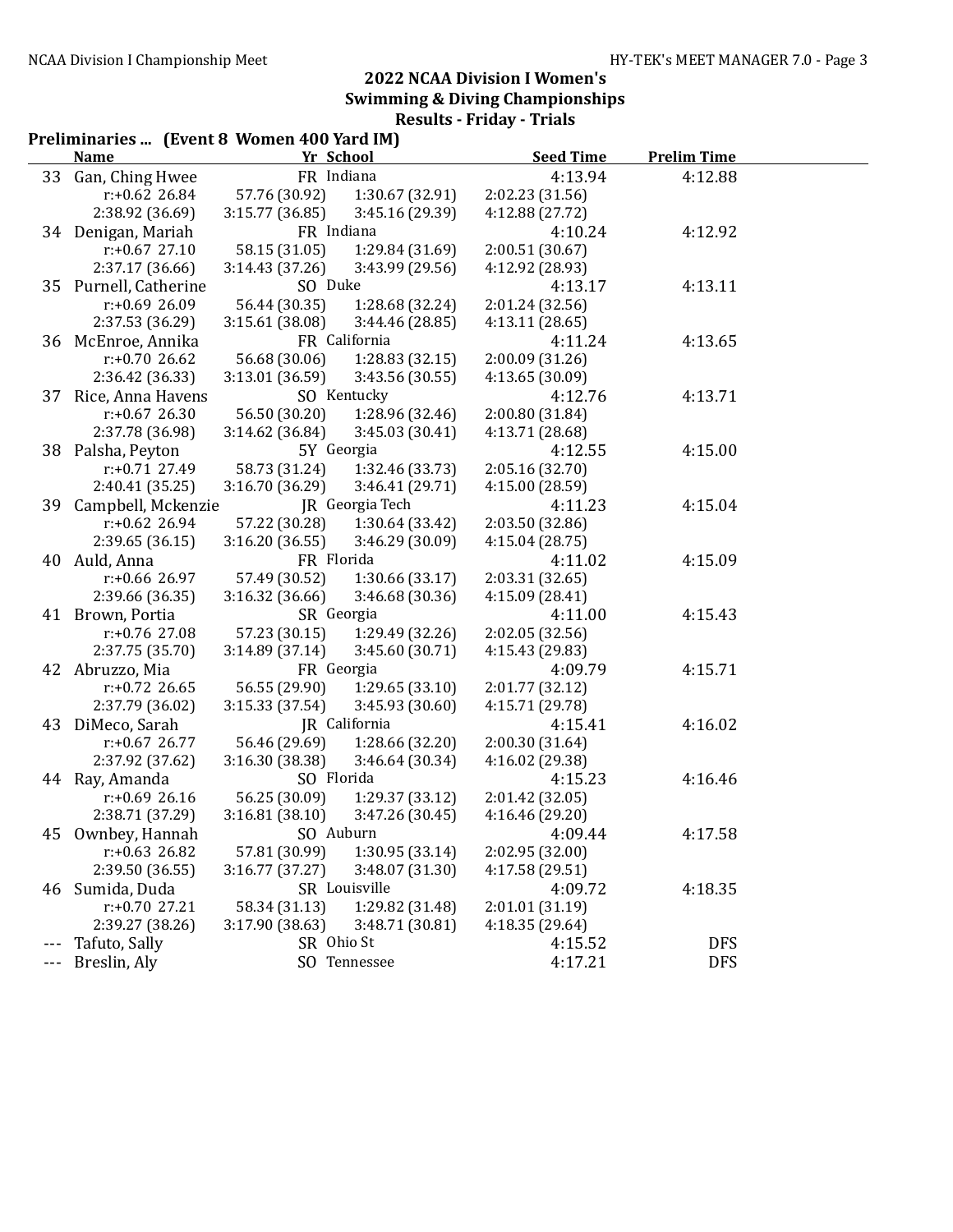|       | <b>Event 9 Women 100 Yard Butterfly</b> |                                 |                                  |                   |                    |
|-------|-----------------------------------------|---------------------------------|----------------------------------|-------------------|--------------------|
|       | NCAA:<br>48.89 N                        |                                 | 3/19/2021 Maggie MacNeil         | Michigan          |                    |
|       | Meet:                                   |                                 | 48.89 M 3/19/2021 Maggie MacNeil | Michigan          |                    |
|       | American:                               | 49.24 A 2/10/2022 Claire Curzan |                                  | <b>TAC Titans</b> |                    |
|       | <b>US Open:</b>                         |                                 | 48.89 0 3/19/2021 Maggie MacNeil | <b>Michigan</b>   |                    |
|       | Pool:                                   | 49.43 P 3/18/2016 Kelsi Worrell |                                  | Louisville        |                    |
|       | <b>Name</b>                             |                                 | Yr School                        | <b>Seed Time</b>  | <b>Prelim Time</b> |
|       | <b>Preliminaries</b>                    |                                 |                                  |                   |                    |
|       | 1 Douglass, Kate                        |                                 | JR Virginia                      | 49.86             | 50.06              |
|       | $r: +0.68$ 23.47                        | 50.06 (26.59)                   |                                  |                   |                    |
|       | 2 Huske, Torri                          |                                 | FR Stanford                      | 49.43             | 50.62              |
|       | $r: +0.61$ 23.36                        | 50.62 (27.26)                   |                                  |                   |                    |
|       | 3 Walshe, Ellen                         |                                 | FR Tennessee                     | 50.24             | 50.65              |
|       | $r: +0.65$ 24.05                        | 50.65 (26.60)                   |                                  |                   |                    |
|       | 4 Sticklen, Emma                        |                                 | SO Texas                         | 50.76             | 50.73              |
|       | $r: +0.63$ 23.65                        | 50.73 (27.08)                   |                                  |                   |                    |
|       | 5 MacNeil, Maggie                       |                                 | SR Michigan                      | 49.74             | 50.76              |
|       | $r: +0.61$ 23.62                        | 50.76 (27.14)                   |                                  |                   |                    |
|       | 6 Albiero, Gabi                         |                                 | SO Louisville                    | 50.90             | 50.84              |
|       | $r: +0.63$ 23.94                        | 50.84 (26.90)                   |                                  |                   |                    |
|       | 7 Alons, Kylee                          |                                 | SR NC State                      | 50.82             | 50.94              |
|       | $r: +0.66$ 23.59                        | 50.94 (27.35)                   |                                  |                   |                    |
|       | 8 Bray, Olivia                          |                                 | SO Texas                         | 51.03             | 51.04              |
|       | $r: +0.73$ 23.73                        | 51.04 (27.31)                   |                                  |                   |                    |
|       | 9 Cuomo, Lexi                           |                                 | JR Virginia                      | 52.21             | 51.22              |
|       | $r: +0.67$ 23.44                        | 51.22 (27.78)                   |                                  |                   |                    |
|       | 10 White, Rhyan                         |                                 | SR Alabama                       | 51.19             | 51.27              |
|       | $r: +0.65$ 24.07                        | 51.27 (27.20)                   |                                  |                   |                    |
|       | 11 Luther, Dakota                       |                                 | SR Georgia                       | 51.88             | 51.37              |
|       | $r: +0.66$ 24.03                        | 51.37 (27.34)                   |                                  |                   |                    |
|       | 12 Carter, Olivia                       |                                 | SR Michigan                      | 51.29             | 51.43              |
|       | $r: +0.64$ 23.95                        | 51.43 (27.48)                   |                                  |                   |                    |
|       | 13 Zenick, Katherine                    |                                 | SO Ohio St                       | 51.35             | 51.64              |
|       | $r: +0.61$ 24.04                        | 51.64 (27.60)                   |                                  |                   |                    |
|       | 14 Vannote, Ellie                       |                                 | JR UNC                           | 52.16             | 51.73              |
|       | $r: +0.67$ 24.25                        | 51.73 (27.48)                   |                                  |                   |                    |
| $*15$ | Nava, Jessica                           |                                 | SR Virginia                      | 51.71             | 51.79              |
|       | $r$ :+0.66 24.11                        | 51.79 (27.68)                   |                                  |                   |                    |
|       | *15 Ulett, Tristen                      |                                 | SO Louisville                    | 51.39             | 51.79              |
|       | $r: +0.73$ 24.24                        | 51.79 (27.55)                   |                                  |                   |                    |
|       | 17 D'Arcy, Autumn                       |                                 | SR CSUB                          | 52.13             | 51.80              |
|       | $r: +0.65$ 24.28                        | 51.80 (27.52)                   |                                  |                   |                    |
|       | 18 Kragh, Mia                           |                                 | FR California                    | 52.10             | 51.85              |
|       | $r: +0.76$ 24.03                        | 51.85 (27.82)                   |                                  |                   |                    |
|       | 19 Nogaj, Paulina                       |                                 | 5Y Akron                         | 51.76             | 51.90              |
|       | $r: +0.65$ 24.32                        | 51.90 (27.58)                   |                                  |                   |                    |
|       | 20 Wheal, Emma                          |                                 | JR Stanford                      | 52.02             | 51.91              |
|       | $r: +0.65$ 23.70                        | 51.91 (28.21)                   |                                  |                   |                    |
|       | 21 Guevara, Miriam                      |                                 | SR Northwestern                  | 51.38             | 51.92              |
|       | $r: +0.55$ 24.21                        | 51.92 (27.71)                   |                                  |                   |                    |
|       | 22 Thompson, Sarah                      |                                 | 5Y Missouri                      | 51.38             | 52.06              |
|       | $r: +0.69$ 23.88                        | 52.06 (28.18)                   |                                  |                   |                    |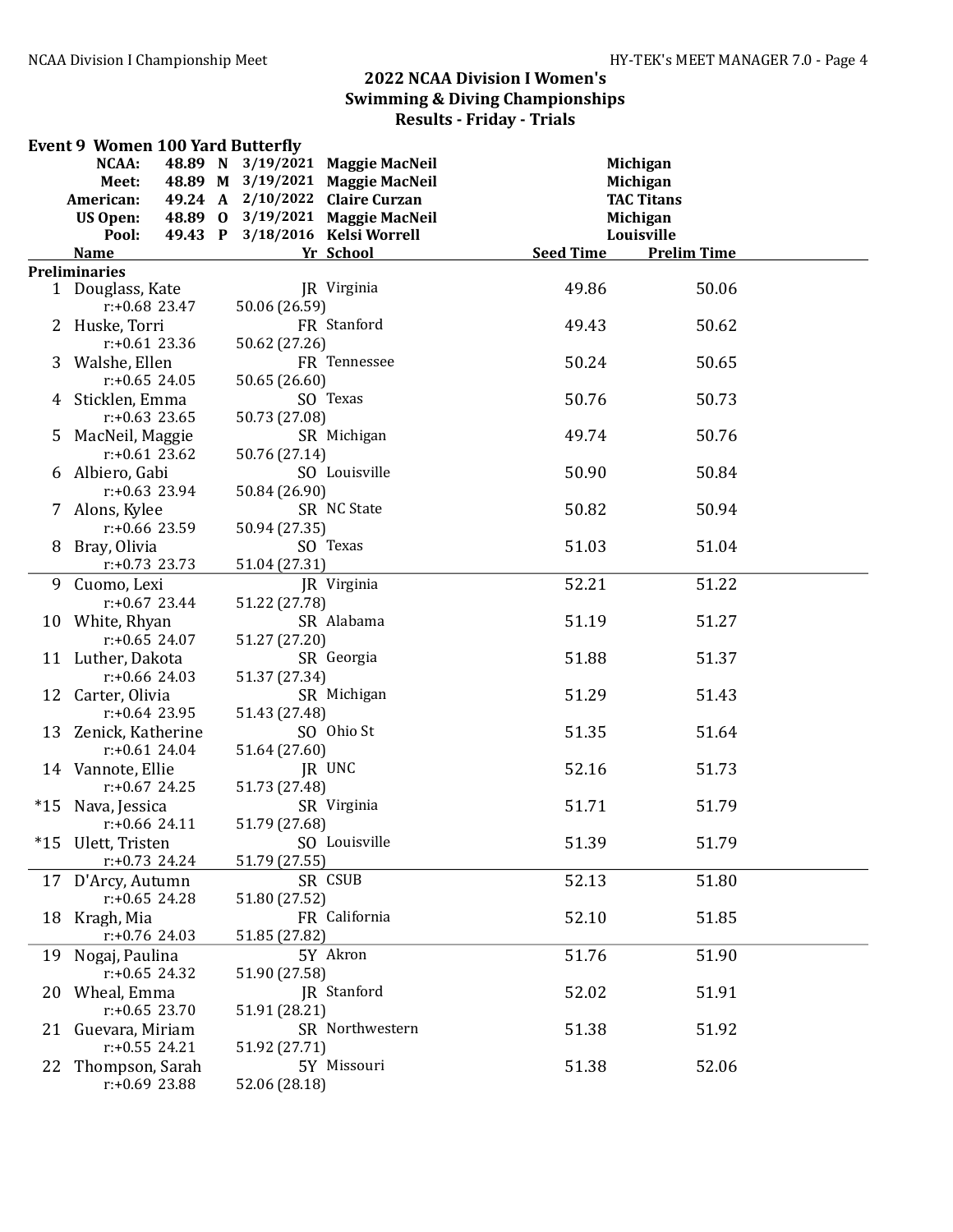#### Preliminaries ... (Event 9 Women 100 Yard Butterfly)

|    | <b>Name</b>                             | Yr School                   | <b>Seed Time</b> | <b>Prelim Time</b> |  |
|----|-----------------------------------------|-----------------------------|------------------|--------------------|--|
|    | 23 Klinker, Rachel                      | JR California               | 52.32            | 52.08              |  |
|    | $r: +0.70$ 24.70                        | 52.08 (27.38)               |                  |                    |  |
|    | *24 Watson, Sarah                       | SR Akron                    | 52.20            | 52.10              |  |
|    | $r: +0.64$ 24.24                        | 52.10 (27.86)               |                  |                    |  |
|    | *24 Jump, Mallory                       | JR Wisconsin                | 51.78            | 52.10              |  |
|    | $r: +0.72$ 24.45                        | 52.10 (27.65)               |                  |                    |  |
|    | *26 Theall, Olivia                      | SO Texas A&M                | 52.22            | 52.17              |  |
|    | $r: +0.64$ 24.52                        | 52.17 (27.65)               |                  |                    |  |
|    | *26 Harter, Abby                        | SO Virginia                 | 52.15            | 52.17              |  |
|    | $r: +0.71$ 24.35                        | 52.17 (27.82)               |                  |                    |  |
|    | 28 Rothrock, Trude                      | SR Tennessee                | 51.26            | 52.18              |  |
|    | $r: +0.62$ 24.20                        | 52.18 (27.98)               |                  |                    |  |
|    | 29 Brooks, Caitlin                      | JR Kentucky                 | 52.03            | 52.22              |  |
|    | $r: +0.70$ 24.50                        | 52.22 (27.72)               |                  |                    |  |
|    | 30 Alonso, Luana                        | FR Virginia Tech            | 52.35            | 52.29              |  |
|    | $r: +0.64$ 24.25                        | 52.29 (28.04)               |                  |                    |  |
|    | 31 Jernstedt, Edith<br>$r: +0.73$ 24.48 | FR Florida St               | 52.46            | 52.35              |  |
|    | *32 Russo, Catherine                    | 52.35 (27.87)<br>SO Ohio St | 51.92            | 52.37              |  |
|    | $r: +0.59$ 24.42                        | 52.37 (27.95)               |                  |                    |  |
|    | *32 Franz, Karisa                       | JR Virginia Tech            | 52.23            | 52.37              |  |
|    | $r: +0.63$ 24.31                        | 52.37 (28.06)               |                  |                    |  |
|    | 34 Harrington, Sydney                   | SR U.S. Navy                | 52.36            | 52.41              |  |
|    | $r: +0.63$ 24.43                        | 52.41 (27.98)               |                  |                    |  |
|    | 35 Dickinson, Callie                    | SR Georgia                  | 52.33            | 52.55              |  |
|    | $r: +0.66$ 24.55                        | 52.55 (28.00)               |                  |                    |  |
|    | 36 Hayon, Arielle                       | FR Rice                     | 51.82            | 52.57              |  |
|    | $r: +0.66$ 24.75                        | 52.57 (27.82)               |                  |                    |  |
|    | 37 Arens, Abby                          | SO NC State                 | 51.62            | 52.58              |  |
|    | $r: +0.65$ 24.27                        | 52.58 (28.31)               |                  |                    |  |
|    | 38 Dang, Gabby                          | JR UCLA                     | 52.35            | 52.64              |  |
|    | $r: +0.65$ 24.88                        | 52.64 (27.76)               |                  |                    |  |
|    | *39 Regenauer, Christiana               | JR Louisville               | 52.51            | 52.68              |  |
|    | $r: +0.69$ 24.67                        | 52.68 (28.01)               |                  |                    |  |
|    | *39 Bargeron, Avery                     | FR Auburn                   | 52.43            | 52.68              |  |
|    | $r: +0.68$ 24.43                        | 52.68 (28.25)               |                  |                    |  |
|    | 41 Beil, Mallory                        | SR Tennessee                | 52.12            | 52.81              |  |
|    | $r: +0.64$ 24.62                        | 52.81 (28.19)               |                  |                    |  |
|    | 42 Henig, Iszac                         | JR Yale<br>52.91 (28.01)    | 52.82            | 52.91              |  |
|    | $r: +0.65$ 24.90<br>43 Heimstead, Julia | JR Arizona                  | 52.37            | 53.01              |  |
|    | $r: +0.73$ 25.07                        | 53.01 (27.94)               |                  |                    |  |
|    | 44 Cook, Lizzy                          | FR California               | 52.94            | 53.08              |  |
|    | $r: +0.67$ 24.82                        | 53.08 (28.26)               |                  |                    |  |
|    | 45 Foelske, Jade                        | JR Arizona St               | 52.93            | 53.16              |  |
|    | $r: +0.67$ 24.92                        | 53.16 (28.24)               |                  |                    |  |
|    | 46 Delgado, Anicka                      | SO Southern California      | 52.25            | 53.40              |  |
|    | $r: +0.65$ 24.81                        | 53.40 (28.59)               |                  |                    |  |
| 47 | Mulvihill, Lexie                        | FR Auburn                   | 53.51            | 53.79              |  |
|    | $r: +0.67$ 24.81                        | 53.79 (28.98)               |                  |                    |  |
|    | Kutsch, AJ                              | JR Tennessee                | 53.31            | <b>DFS</b>         |  |
|    | Funderburke, Nyah                       | FR Ohio St                  | 53.05            | <b>DFS</b>         |  |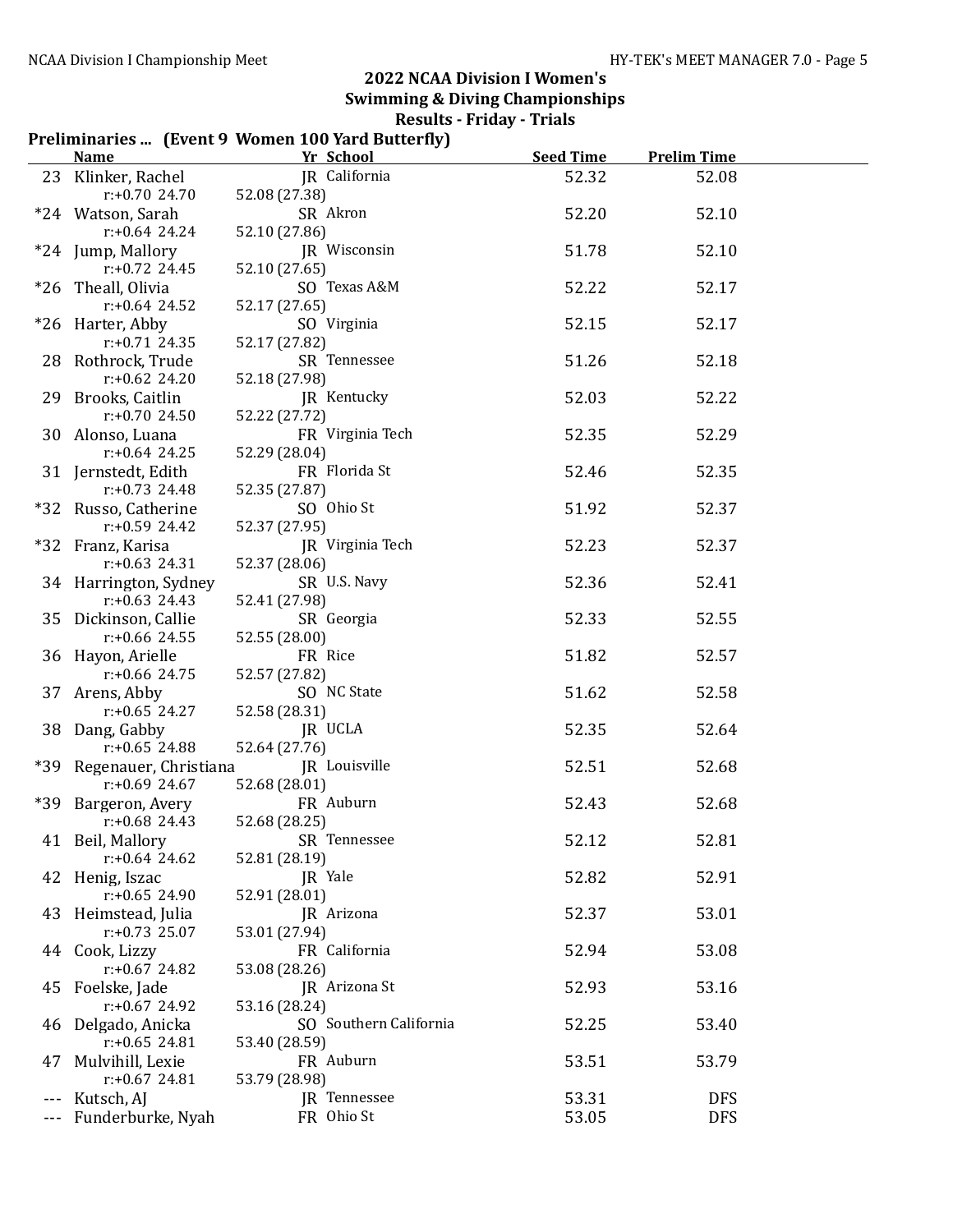|    | Preliminaries  (Event 9 Women 100 Yard Butterfly) |               |                               |                  |                    |  |
|----|---------------------------------------------------|---------------|-------------------------------|------------------|--------------------|--|
|    | <b>Name</b>                                       |               | Yr School                     | <b>Seed Time</b> | <b>Prelim Time</b> |  |
|    | --- Liberto, Morgan                               |               | SR Alabama                    | 53.70            | <b>DFS</b>         |  |
|    | --- McConagha, Mackenzie                          |               | FR Wisconsin                  | 52.30            | <b>DFS</b>         |  |
|    | --- Kraus, Alena                                  |               | SR Louisville                 | 52.94            | <b>DFS</b>         |  |
|    | <b>Event 10 Women 200 Yard Freestyle</b>          |               |                               |                  |                    |  |
|    | NCAA: 1:39.10 N 3/20/2015 Missy Franklin          |               |                               |                  | California         |  |
|    | Meet: 1:39.10 M 3/20/2015 Missy Franklin          |               |                               |                  | California         |  |
|    | American: 1:39.10 A 3/20/2015 Missy Franklin      |               |                               |                  | California         |  |
|    | US Open: 1:39.10 0 3/20/2015 Missy Franklin       |               |                               |                  | California         |  |
|    | Pool: 1:41.35 P 3/16/2022 Isabel Ivey             |               |                               |                  | California         |  |
|    | <b>Name</b>                                       |               | Yr School                     | <b>Seed Time</b> | <b>Prelim Time</b> |  |
|    | <b>Preliminaries</b>                              |               |                               |                  |                    |  |
|    | 1 Ruck, Taylor                                    |               | JR Stanford                   | 1:44.53          | 1:41.89            |  |
|    | $r: +0.66$ 23.29                                  |               | 48.86 (25.57) 1:15.01 (26.15) | 1:41.89 (26.88)  |                    |  |
|    | 2 Thomas, Lia                                     |               | 5Y Penn                       | 1:41.93          | 1:42.09            |  |
|    | $r: +0.76$ 24.58                                  | 50.87 (26.29) | 1:16.53(25.66)                | 1:42.09 (25.56)  |                    |  |
|    | 3 Ivey, Isabel                                    |               | SR California                 | 1:42.29          | 1:42.24            |  |
|    | r:+0.73 23.28                                     | 48.54 (25.26) | 1:15.04 (26.50)               | 1:42.24 (27.20)  |                    |  |
|    | 4 Pash, Kelly                                     |               | JR Texas                      | 1:43.83          | 1:42.78            |  |
|    | r:+0.70 24.07                                     | 50.08 (26.01) | 1:16.41(26.33)                | 1:42.78 (26.37)  |                    |  |
| 5. | Transom, Laticia-Leigh                            |               | SR Southern California        | 1:42.49          | 1:42.93            |  |
|    | $r: +0.71$ 23.80                                  |               | 49.54 (25.74) 1:16.05 (26.51) | 1:42.93 (26.88)  |                    |  |
|    | 6 Nordmann, Lillie                                |               | FR Stanford                   | 1:44.85          | 1:43.02            |  |
|    | $r: +0.66$ 24.50                                  | 50.58 (26.08) | 1:16.46 (25.88)               | 1:43.02 (26.56)  |                    |  |
|    | 7 Gaines, Riley                                   |               | SR Kentucky                   | 1:42.62          | 1:43.05            |  |
|    | $r: +0.64$ 24.40                                  | 50.41 (26.01) | 1:16.48(26.07)                | 1:43.05 (26.57)  |                    |  |
|    | 8 Tankersley, Morgan                              |               | SR Stanford                   | 1:44.28          | 1:43.53            |  |
|    | $r: +0.70$ 24.71                                  | 51.06 (26.35) | 1:17.25(26.19)                | 1:43.53 (26.28)  |                    |  |
|    | 9 Tiltmann, Reilly                                |               | FR Virginia                   | 1:43.53          | 1:43.59            |  |
|    | $r: +0.73$ 24.88                                  | 51.77 (26.89) | 1:17.57(25.80)                | 1:43.59 (26.02)  |                    |  |
|    | 10 Laning, Erica                                  |               | 5Y Arizona St                 | 1:44.61          | 1:44.38            |  |
|    | $r: +0.72$ 24.85                                  | 50.94 (26.09) | 1:17.56(26.62)                | 1:44.38 (26.82)  |                    |  |
|    | 11 Stepanek, Chloe                                |               | SO Texas A&M                  | 1:42.40          | 1:44.43            |  |
|    | $r: +0.65$ 24.15                                  | 50.56 (26.41) | 1:17.03(26.47)                | 1:44.43 (27.40)  |                    |  |
|    | 12 Peplowski, Anna                                |               | FR Indiana                    | 1:43.53          | 1:44.55            |  |
|    | $r: +0.73$ 24.12                                  | 50.50 (26.38) | 1:17.32(26.82)                | 1:44.55 (27.23)  |                    |  |
|    | 13 Coetzee, Dune                                  |               | FR Georgia                    | 1:46.14          | 1:44.65            |  |
|    | $r: +0.73$ 24.93                                  |               | 51.26 (26.33) 1:17.84 (26.58) | 1:44.65 (26.81)  |                    |  |
|    | 14 Bates, Talia                                   |               | JR Florida                    | 1:44.72          | 1:44.74            |  |
|    | $r: +0.72$ 24.33                                  | 51.03 (26.70) | 1:18.10(27.07)                | 1:44.74 (26.64)  |                    |  |
| 15 | Spitz, Ayla                                       |               | JR California                 | 1:45.11          | 1:44.92            |  |
|    | $r: +0.72$ 24.58                                  | 51.20 (26.62) | 1:17.97(26.77)                | 1:44.92 (26.95)  |                    |  |
|    | 16 Atkinson, Emma                                 |               | SO Virginia Tech              | 1:44.25          | 1:44.93            |  |
|    | $r: +0.72$ 24.98                                  | 51.52 (26.54) | 1:18.18 (26.66)               | 1:44.93 (26.75)  |                    |  |
| 17 | Nikonova, Ekaterina                               |               | FR Florida                    | 1:44.83          | 1:45.05            |  |
|    | $r: +0.68$ 24.13                                  | 50.77 (26.64) | 1:17.98 (27.21)               | 1:45.05 (27.07)  |                    |  |
| 18 | Hetrick, Paige                                    |               | SO Louisville                 | 1:44.80          | 1:45.11            |  |
|    | $r: +0.68$ 24.44                                  | 50.84 (26.40) | 1:17.80 (26.96)               | 1:45.11 (27.31)  |                    |  |
| 19 | Foley, Sally                                      |               | SO Duke                       | 1:43.85          | 1:45.12            |  |
|    | $r: +0.65$ 24.53                                  | 51.15 (26.62) | 1:18.12 (26.97)               | 1:45.12 (27.00)  |                    |  |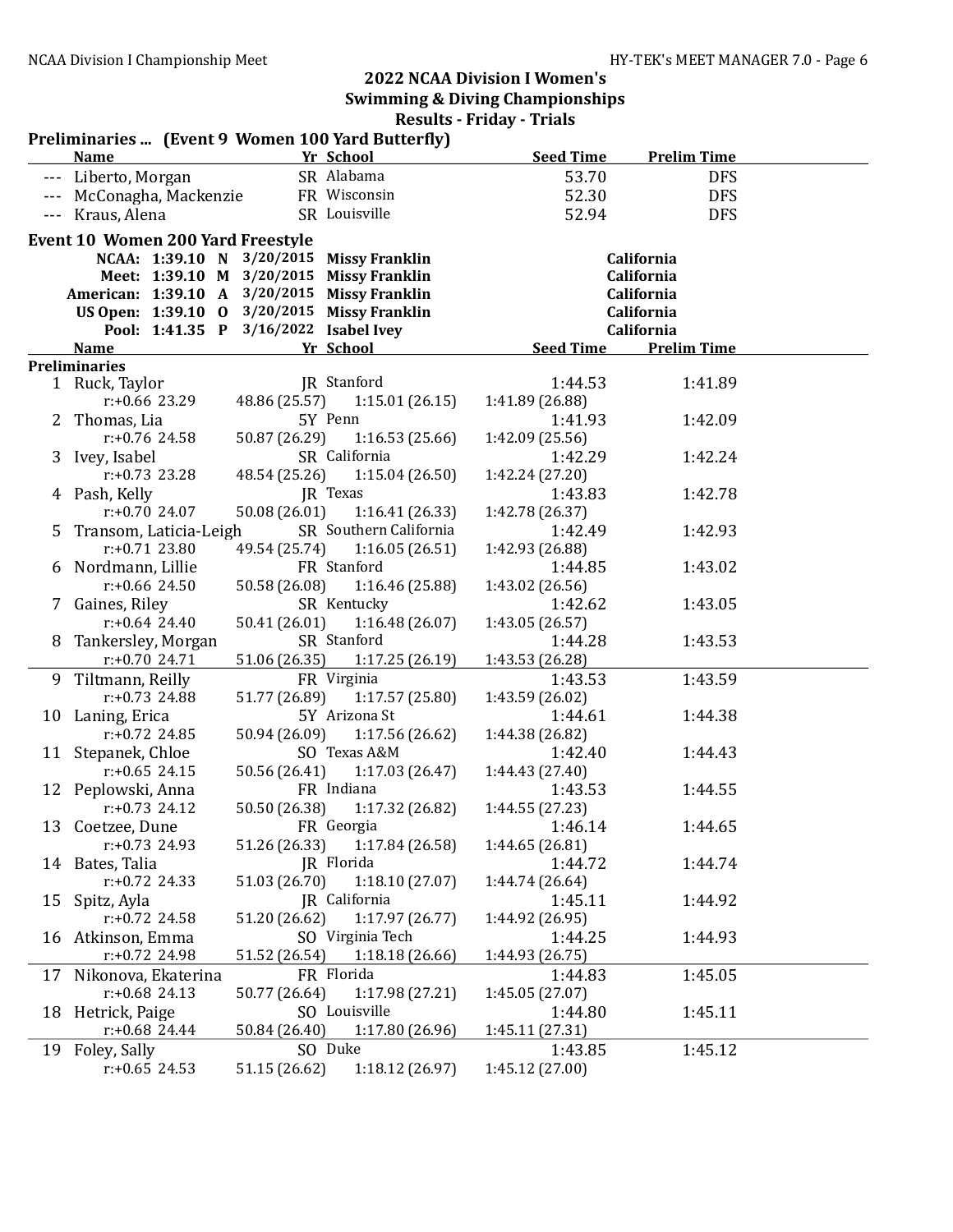#### Preliminaries ... (Event 10 Women 200 Yard Freestyle)

|       | Name                      | Yr School                        | <b>Seed Time</b> | <b>Prelim Time</b> |  |
|-------|---------------------------|----------------------------------|------------------|--------------------|--|
|       | 20 Openysheva, Arina      | SR Louisville                    | 1:45.21          | 1:45.33            |  |
|       | $r: +0.63$ 24.61          | 51.56 (26.95)<br>1:18.19(26.63)  | 1:45.33(27.14)   |                    |  |
|       | 21 Hosack, Lillie         | SR Wisconsin                     | 1:43.84          | 1:45.54            |  |
|       | $r: +0.72$ 24.72          | 51.30 (26.58)<br>1:18.41(27.11)  | 1:45.54 (27.13)  |                    |  |
|       | 22 Gati, Izzy             | SR Kentucky                      | 1:45.36          | 1:45.57            |  |
|       | $r$ :+0.61 24.54          | 51.14 (26.60)<br>1:18.30(27.16)  | 1:45.57 (27.27)  |                    |  |
|       | 23 Haebig, Autumn         | 5Y Nebraska                      | 1:44.79          | 1:45.69            |  |
|       | $r: +0.75$ 25.06          | 1:18.85 (26.88)<br>51.97 (26.91) | 1:45.69 (26.84)  |                    |  |
|       | 24 Looney, Lindsay        | JR Arizona St                    | 1:46.92          | 1:45.79            |  |
|       | $r: +0.66$ 24.24          | 50.90 (26.66)<br>1:18.23 (27.33) | 1:45.79 (27.56)  |                    |  |
|       | *25 Roghair, Aurora       | FR Stanford                      | 1:45.72          | 1:45.87            |  |
|       | $r: +0.74$ 24.87          | 51.67 (26.80)<br>1:18.75(27.08)  | 1:45.87 (27.12)  |                    |  |
| $*25$ | Douthwright, Brooklyn     | FR Tennessee                     | 1:43.45          | 1:45.87            |  |
|       | $r: +0.63$ 24.92          | 51.50 (26.58)<br>1:18.26(26.76)  | 1:45.87 (27.61)  |                    |  |
| 27    | Stotler, Sara             | FR Tennessee                     | 1:45.14          | 1:45.92            |  |
|       | $r: +0.67$ 24.57          | 51.56 (26.99)<br>1:18.66(27.10)  | 1:45.92 (27.26)  |                    |  |
|       | 28 Dupre, Cora            | JR Alabama                       | 1:43.93          | 1:45.94            |  |
|       | $r: +0.60$ 24.26          | 50.76 (26.50)<br>1:18.09(27.33)  | 1:45.94 (27.85)  |                    |  |
|       | 29 Donohoe, Madelyn       | JR Virginia                      | 1:46.63          | 1:45.95            |  |
|       | $r: +0.65$ 25.06          | 52.28 (27.22)<br>1:19.40(27.12)  | 1:45.95 (26.55)  |                    |  |
|       | 30 Shackelford, Sarah     | JR Virginia Tech                 | 1:47.07          | 1:46.04            |  |
|       | r:+0.68 24.89             | 51.71 (26.82)<br>1:18.97(27.26)  | 1:46.04 (27.07)  |                    |  |
|       | 31 Mrozinski, Julia       | FR Tennessee                     | 1:43.21          | 1:46.07            |  |
|       | $r: +0.64$ 24.37          | 51.12 (26.75)<br>1:18.51(27.39)  | 1:46.07 (27.56)  |                    |  |
|       | 32 Maier, Nicole          | SO Miami (Ohio)                  | 1:44.90          | 1:46.09            |  |
|       | $r: +0.69$ 24.77          | 51.62 (26.85)<br>1:18.92 (27.30) | 1:46.09 (27.17)  |                    |  |
|       | 33 Kraus, Mari            | SR South Carolina                | 1:45.68          | 1:46.13            |  |
|       | $r: +0.69$ 25.06          | 51.83 (26.77)<br>1:18.95(27.12)  | 1:46.13 (27.18)  |                    |  |
|       | 34 Mathieu, Tylor         | JR Florida                       | 1:45.89          | 1:46.16            |  |
|       | $r: +0.72$ 25.02          | 51.99 (26.97)<br>1:19.15(27.16)  | 1:46.16(27.01)   |                    |  |
|       | 35 Milutinovich, Katarina | JR LSU                           | 1:46.05          | 1:46.17            |  |
|       | $r: +0.63$ 24.85          | 52.05 (27.20)<br>1:19.13(27.08)  | 1:46.17 (27.04)  |                    |  |
|       | 36 Crush, Annabel         | FR NC State                      | 1:44.99          | 1:46.19            |  |
|       | $r: +0.73$ 24.50          | 1:18.63 (27.53)<br>51.10 (26.60) | 1:46.19 (27.56)  |                    |  |
|       | 37 Bathurst, Ella         | FR Virginia                      | 1:46.02          | 1:46.27            |  |
|       | r:+0.68 24.98             | 1:18.91(27.11)<br>51.80 (26.82)  | 1:46.27 (27.36)  |                    |  |
|       | 38 Carlson, Abby          | FR Wisconsin                     | 1:45.56          | 1:46.40            |  |
|       | $r: +0.68$ 25.01          | 1:18.92 (27.10)<br>51.82 (26.81) | 1:46.40 (27.48)  |                    |  |
|       | 39 Motekaitis, Mia        | JR California                    | 1:44.48          | 1:46.46            |  |
|       | $r$ :+0.69 24.47          | 1:18.61 (27.50)<br>51.11 (26.64) | 1:46.46 (27.85)  |                    |  |
| 40    | Glass, Megan              | JR Michigan                      | 1:44.87          | 1:46.47            |  |
|       | $r: +0.71$ 25.19          | 1:19.25(27.19)<br>52.06 (26.87)  | 1:46.47 (27.22)  |                    |  |
|       | 41 Ristic, Ella           | SO Indiana                       | 1:44.77          | 1:46.49            |  |
|       | $r: +0.69$ 24.48          | 1:18.60 (27.45)<br>51.15 (26.67) | 1:46.49 (27.89)  |                    |  |
| 42    | Pintar, Tjasa             | 5Y Tennessee                     | 1:45.39          | 1:46.57            |  |
|       | $r: +0.63$ 24.61          | 1:18.98 (27.50)<br>51.48 (26.87) | 1:46.57 (27.59)  |                    |  |
|       | 43 Webb, Abbey            | SO NC State                      | 1:44.83          | 1:46.68            |  |
|       | $r: +0.71$ 25.00          | 52.13 (27.13)<br>1:19.27(27.14)  | 1:46.68 (27.41)  |                    |  |
|       | 44 Delmenico, Mela        | FR Alabama                       | 1:45.42          | 1:46.72            |  |
|       | $r: +0.70$ 24.71          | 1:19.07 (27.62)<br>51.45 (26.74) | 1:46.72 (27.65)  |                    |  |
| *45   | Thomas, Martina           | SR U.S. Navy                     | 1:45.13          | 1:46.78            |  |
|       | $r: +0.69$ 24.67          | 1:18.91 (27.79)<br>51.12 (26.45) | 1:46.78 (27.87)  |                    |  |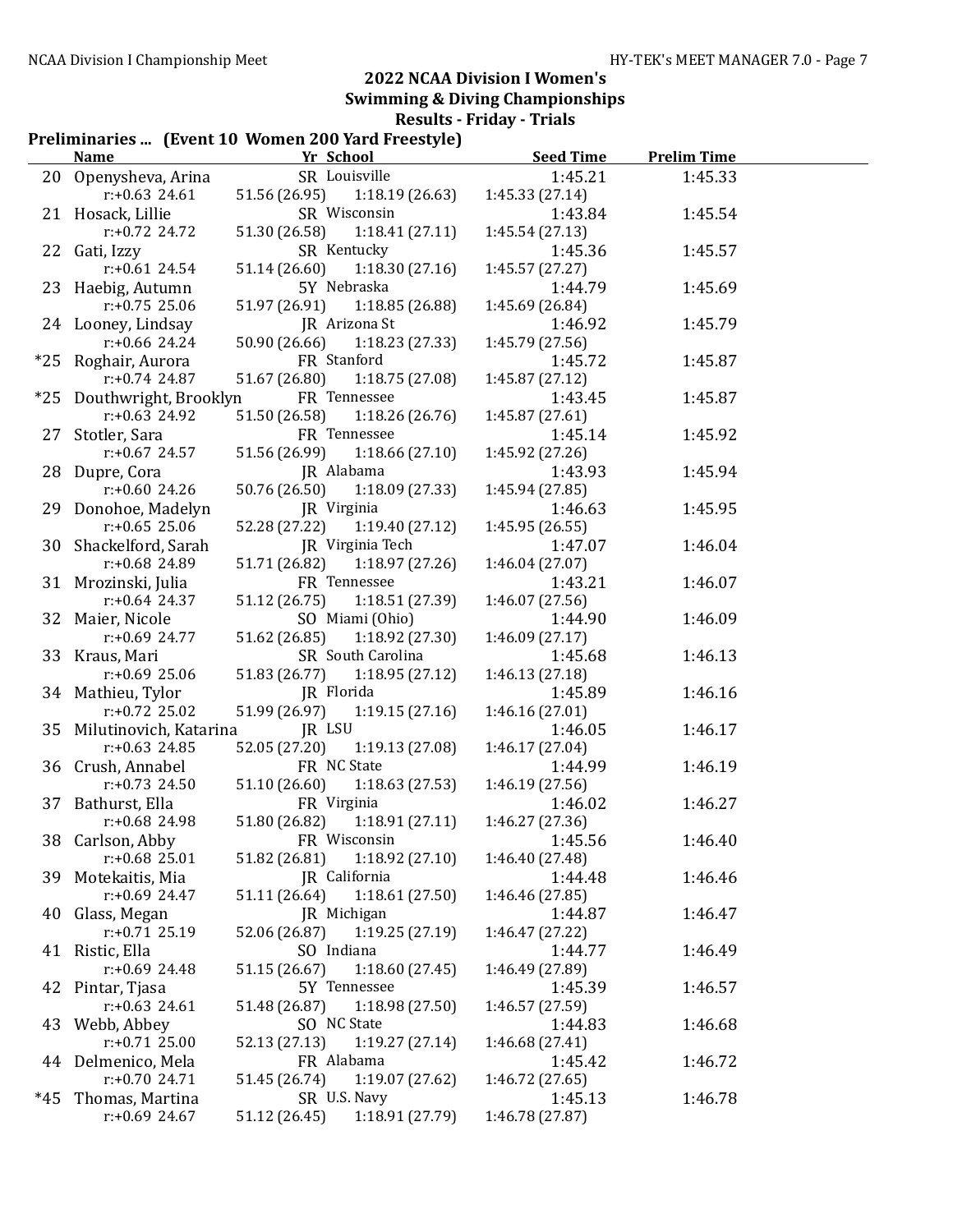#### Preliminaries ... (Event 10 Women 200 Yard Freestyle)

|       | <b>Name</b>                                 | Yr School                        | <b>Seed Time</b> | <b>Prelim Time</b> |  |
|-------|---------------------------------------------|----------------------------------|------------------|--------------------|--|
| $*45$ | Shaw, Anna                                  | FR Stanford                      | 1:46.51          | 1:46.78            |  |
|       | $r: +0.73$ 24.85                            | 51.98 (27.13)<br>1:19.13(27.15)  | 1:46.78 (27.65)  |                    |  |
| 47    | Nordin, Emma                                | 5Y Arizona St                    | 1:43.76          | 1:46.91            |  |
|       | $r: +0.72$ 25.08                            | 51.93 (26.85)<br>1:19.51(27.58)  | 1:46.91 (27.40)  |                    |  |
|       | 48 Pearson, Samantha                        | FR Stanford                      | 1:46.34          | 1:47.04            |  |
|       | $r: +0.68$ 24.75                            | 51.73 (26.98)<br>1:19.50(27.77)  | 1:47.04 (27.54)  |                    |  |
|       | 49 Kraus, Alena                             | SR Louisville                    | 1:46.21          | 1:47.08            |  |
|       | $r: +0.66$ 24.67                            | 52.01 (27.34)<br>1:19.57(27.56)  | 1:47.08 (27.51)  |                    |  |
|       | 50 Leehy, Mykenzie                          | 5Y Auburn                        | 1:45.20          | 1:47.75            |  |
|       | $r: +0.72$ 25.14                            | 52.35 (27.21)<br>1:19.91 (27.56) | 1:47.75 (27.84)  |                    |  |
|       | 51 Hetzer, Emily                            | SR Auburn                        | 1:46.24          | 1:47.92            |  |
|       | $r: +0.76$ 25.13                            | 52.03 (26.90)<br>1:19.63(27.60)  | 1:47.92 (28.29)  |                    |  |
|       | 52 Cornish, Hannah                          | FR Minnesota                     | 1:46.09          | 1:48.54            |  |
|       | $r: +0.68$ 25.08                            | 52.45 (27.37)<br>1:20.47 (28.02) | 1:48.54 (28.07)  |                    |  |
|       | Parker, Maxine                              | SO Georgia                       | 1:45.27          | <b>DFS</b>         |  |
|       | Williams, Liberty                           | SO Louisville                    | 1:46.51          | <b>DFS</b>         |  |
|       | <b>Event 11 Women 100 Yard Breaststroke</b> |                                  |                  |                    |  |
|       | NCAA:                                       | 55.73 N 3/22/2019 Lilly King     |                  | Indiana            |  |
|       | Meet:                                       | 55.73 M 3/22/2019 Lilly King     |                  | Indiana            |  |
|       | American:                                   | 55.73 A 3/22/2019 Lilly King     |                  | Indiana            |  |
|       | <b>US Open:</b>                             | 55.73 0 3/22/2019 Lilly King     |                  | Indiana            |  |
|       | Pool:                                       | 56.72 P 2/18/2022 Sophie Hansson | <b>NCSU</b>      |                    |  |
|       | <b>Name</b>                                 | Yr School                        | <b>Seed Time</b> | <b>Prelim Time</b> |  |
|       | <b>Preliminaries</b>                        |                                  |                  |                    |  |
|       | 1 Elendt, Anna                              | SO Texas                         | 57.35            | 56.88              |  |
|       | $r: +0.68$ 26.81                            | 56.88 (30.07)                    |                  |                    |  |
|       | Dobler, Kaitlyn                             | SO Southern California           | 57.31            | 57.55              |  |
|       | $r: +0.62$ 26.92                            | 57.55 (30.63)                    |                  |                    |  |
| 3.    | Wenger, Alexis                              | SR Virginia                      | 56.76            | 57.67              |  |
|       | $r: +0.57$ 27.27                            | 57.67 (30.40)                    |                  |                    |  |
| 4     | Hansson, Sophie                             | SR NC State                      | 56.72            | 57.71              |  |
|       | $r: +0.72$ 27.14                            | 57.71 (30.57)                    |                  |                    |  |
| 5.    | McSharry, Mona                              | SO Tennessee                     | 57.46            | 57.87              |  |
|       | $r: +0.66$ 27.34                            | 57.87 (30.53)                    |                  |                    |  |
| 6     | Bach, Hannah                                | JR Ohio St                       | 57.61            | 57.89              |  |
|       | r:+0.59 27.42                               | 57.89 (30.47)                    |                  |                    |  |
|       | 7 Vovk, Tara                                | SR Northwestern                  | 58.52            | 58.01              |  |
|       | $r: +0.67$ 27.25                            | 58.01 (30.76)                    |                  |                    |  |
| 8     | Angus, Sophie                               | SR Northwestern                  | 58.78            | 58.19              |  |
|       | r:+0.66 27.46                               | 58.19 (30.73)                    |                  |                    |  |
|       | 9 Wiseman, Avery                            | FR Alabama                       | 57.79            | 58.52              |  |
|       | $r: +0.65$ 27.61                            | 58.52 (30.91)                    |                  |                    |  |
|       | 10 Podmanikova, Andrea                      | SR NC State                      | 57.90            | 58.69              |  |
|       | $r: +0.66$ 27.64                            | 58.69 (31.05)                    |                  |                    |  |
| 11    | Thormalm, Klara                             | SR San Diego St                  | 59.18            | 58.99              |  |
|       | $r: +0.72$ 27.25                            | 58.99 (31.74)                    |                  |                    |  |
|       | *12 Keating, Anna                           | SO Virginia                      | 59.60            | 59.05              |  |
|       | $r: +0.69$ 27.98                            | 59.05 (31.07)                    |                  |                    |  |
|       | *12 Hartman, Zoie                           | JR Georgia                       | 58.35            | 59.05              |  |
|       | $r: +0.76$ 27.76                            | 59.05 (31.29)                    |                  |                    |  |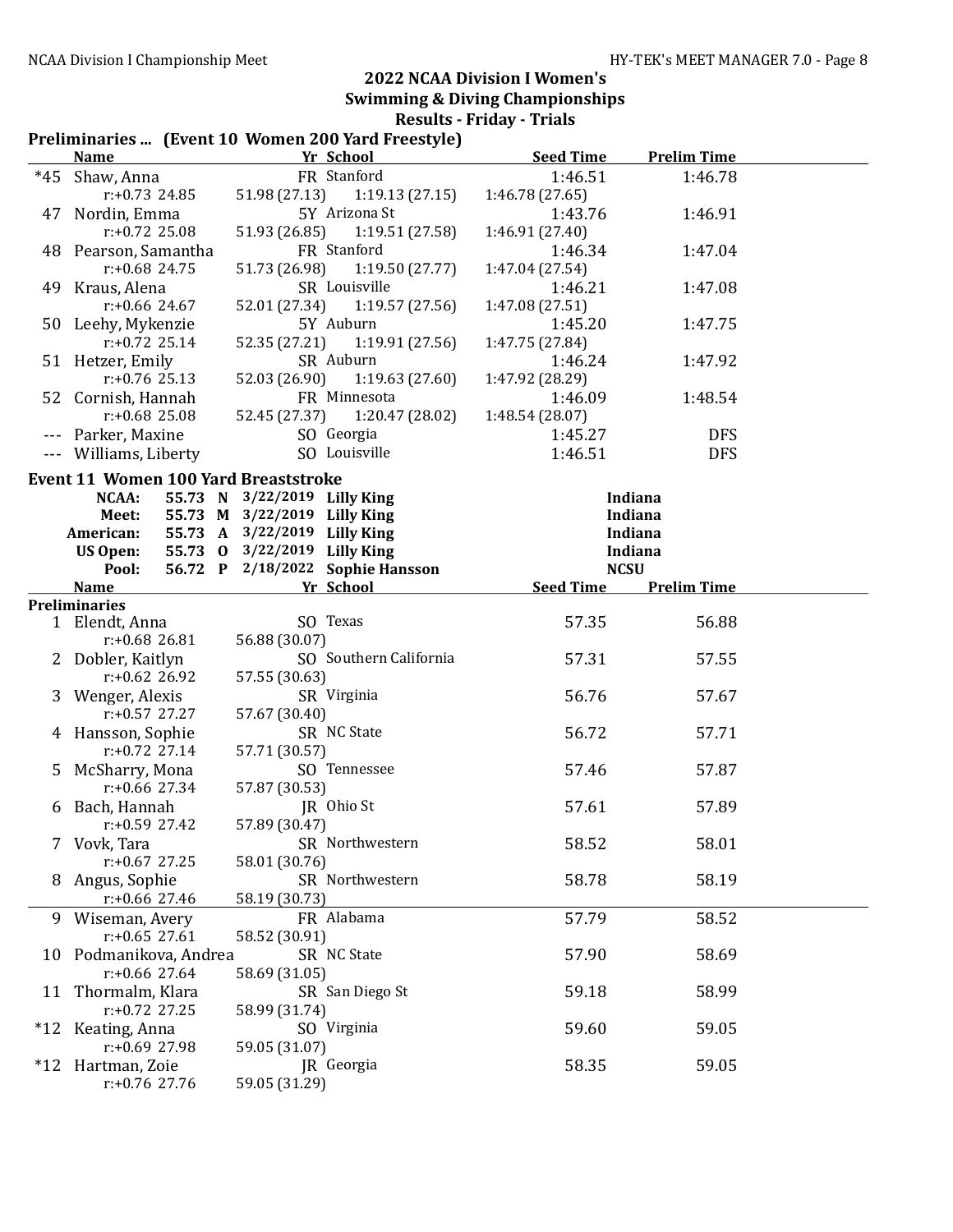|       | Preliminaries  (Event 11 Women 100 Yard Breaststroke)   |                                           |                  |                    |  |
|-------|---------------------------------------------------------|-------------------------------------------|------------------|--------------------|--|
|       | <b>Name</b>                                             | Yr School                                 | <b>Seed Time</b> | <b>Prelim Time</b> |  |
|       | *14 Herrmann, Vanessa<br>$r: +0.61$ 27.89               | SR Arkansas<br>59.27 (31.38)              | 58.85            | 59.27              |  |
|       | *14 Peplowski, Noelle<br>$r: +0.69$ 27.77               | SR Indiana<br>59.27 (31.50)               | 59.43            | 59.27              |  |
|       | 16 Sim, Letitia                                         | FR Michigan                               | 58.76            | 59.29              |  |
|       | $r: +0.64$ 27.85                                        | 59.29 (31.44)                             |                  |                    |  |
|       | 17 Kennett, Bobbi<br>$r: +0.69$ 28.03                   | SO Texas A&M<br>59.36 (31.33)             | 59.23            | 59.36              |  |
|       | 18 Lezer, Emma<br>$r: +0.65$ 27.56                      | JR Minnesota<br>59.44 (31.88)             | 59.33            | 59.44              |  |
|       | 19 Maccausland, Heather                                 | JR NC State                               | 59.15            | 59.46              |  |
|       | $r: +0.66$ 28.18<br>*20 Evans, Harri                    | 59.46 (31.28)<br>FR Georgia               | 59.30            | 59.48              |  |
|       | $r: +0.68$ 28.16                                        | 59.48 (31.32)                             |                  |                    |  |
|       | *20 Makarova, Anastasia<br>$r: +0.61$ 28.03             | FR Auburn<br>59.48 (31.45)                | 59.36            | 59.48              |  |
|       | 22 Kucheran, Nina<br>$r: +0.62$ 28.12                   | SR Florida St<br>59.53 (31.41)            | 59.02            | 59.53              |  |
|       | 23 Grover, Claire<br>$r: +0.65$ 27.91                   | SR UCLA<br>59.54 (31.63)                  | 59.64            | 59.54              |  |
|       | 24 Brunzell, Hannah<br>$r: +0.73$ 27.52                 | JR Northwestern<br>59.63 (32.11)          | 59.11            | 59.63              |  |
|       | 25 Petkova, Diana<br>$r: +0.66$ 27.70                   | SO Alabama<br>59.70 (32.00)               | 59.01            | 59.70              |  |
|       | 26 Raab, Allie<br>$r: +0.66$ 28.14                      | SR Stanford<br>59.81 (31.67)              | 59.49            | 59.81              |  |
|       | 27 Poole, Julia                                         | 5Y NC State                               | 1:00.48          | 59.83              |  |
|       | $r: +0.67$ 28.21<br>28 Chue, Christie                   | 59.83 (31.62)<br>FR Florida Int'l         | 59.88            | 59.86              |  |
|       | $r: +0.66$ 27.90<br>*29 Rajic, Ema                      | 59.86 (31.96)<br>SR California            | 59.72            | 1:00.03            |  |
|       | $r: +0.69$ 28.34<br>*29 Astashkina, Mariia              | 1:00.03 (31.69)<br>SR Louisville          | 59.74            | 1:00.03            |  |
|       | $r: +0.68$ 28.35<br>31 Steward, Kate                    | 1:00.03 (31.68)<br>SR Kansas              | 59.62            | 1:00.11            |  |
|       | r:+0.69 28.52<br>32 Wheeler, Kaylee<br>$r: +0.63$ 28.04 | 1:00.11 (31.59)<br>SR Louisville          | 59.84            | 1:00.15            |  |
|       | 33 Silvestri, Jenna                                     | 1:00.15(32.11)<br>SR Wisconsin            | 59.96            | 1:00.18            |  |
|       | $r: +0.67$ 28.13<br>34 Cummings, Carly                  | 1:00.18(32.05)<br>5Y Auburn               | 59.87            | 1:00.19            |  |
|       | $r: +0.64$ 28.11<br>35 Crawford, Brearna                | 1:00.19 (32.08)<br>FR Indiana             | 59.32            | 1:00.29            |  |
|       | $r: +0.67$ 28.03<br>36 Friesen, Morgan                  | 1:00.29 (32.26)<br>5Y Louisville          | 59.64            | 1:00.47            |  |
| 37    | r:+0.70 28.39<br>Odgers, Isabelle                       | 1:00.47 (32.08)<br>SR Southern California | 59.72            | 1:00.48            |  |
| 38    | r:+0.72 28.91<br>Panitz, Josie                          | 1:00.48 (31.57)<br>JR Ohio St             | 59.05            | 1:00.52            |  |
|       | $r: +0.71$ 28.09                                        | 1:00.52 (32.43)                           |                  |                    |  |
| $*39$ | depolo, Donna<br>$r: +0.62$ 28.52                       | SR Nevada<br>1:00.61 (32.09)              | 59.84            | 1:00.61            |  |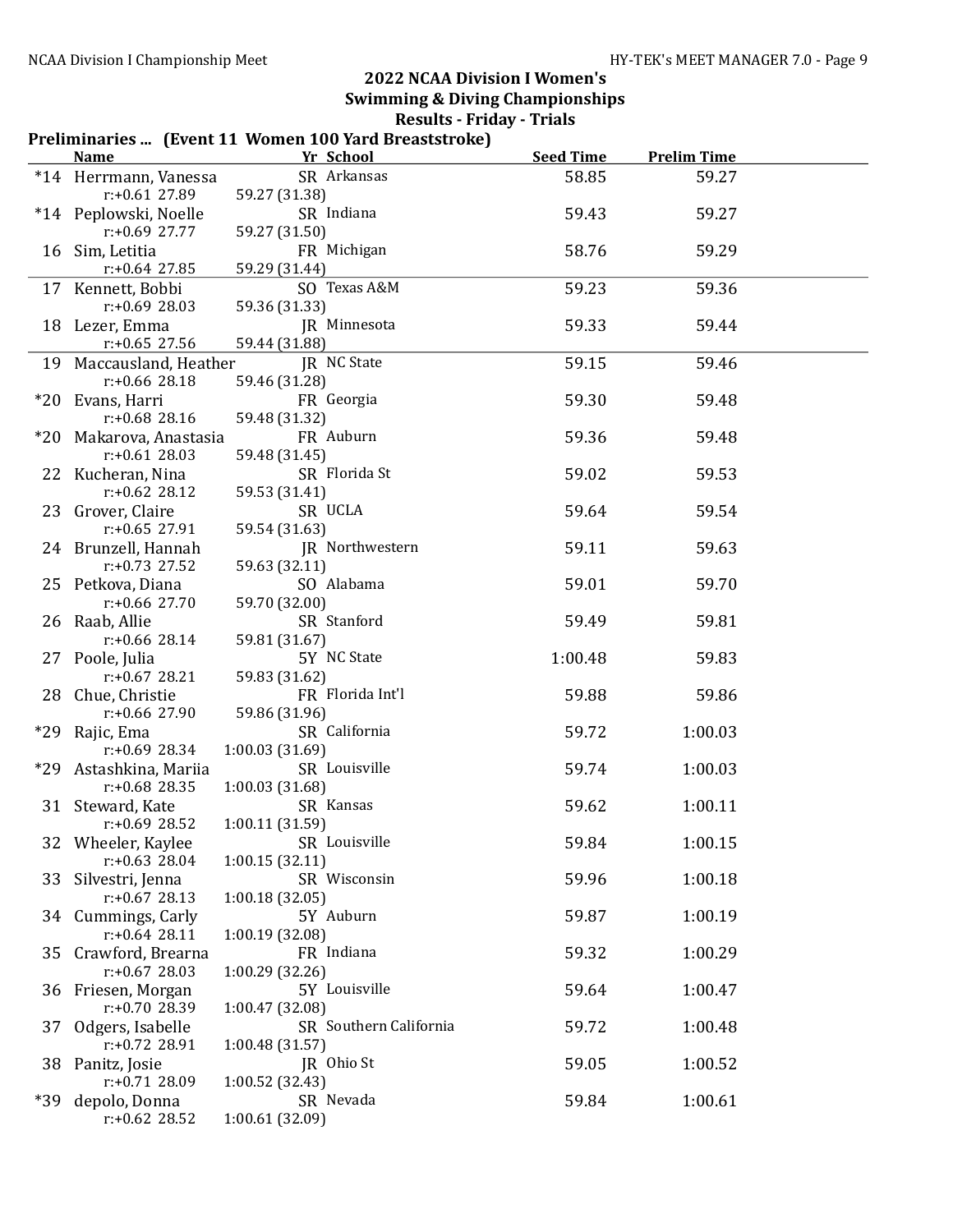|       |                                           |                                | Preliminaries  (Event 11 Women 100 Yard Breaststroke) |                  |                    |  |
|-------|-------------------------------------------|--------------------------------|-------------------------------------------------------|------------------|--------------------|--|
|       | <b>Name</b>                               |                                | Yr School                                             | <b>Seed Time</b> | <b>Prelim Time</b> |  |
|       | *39 Dellatorre, Danielle                  |                                | 5Y Georgia                                            | 59.89            | 1:00.61            |  |
|       | $r: +0.67$ 28.76                          | 1:00.61(31.85)                 |                                                       |                  |                    |  |
|       | 41 Neser, Jade                            |                                | SR Arizona                                            | 59.63            | 1:00.67            |  |
|       | $r: +0.65$ 28.39                          | 1:00.67(32.28)                 |                                                       |                  |                    |  |
|       | 42 Wright, Cat                            |                                | SR Alabama                                            | 59.61            | 1:00.76            |  |
|       | $r: +0.68$ 28.63                          | 1:00.76(32.13)                 |                                                       |                  |                    |  |
|       | 43 Mathews, Janessa                       |                                | SO Ohio St                                            | 59.90            | 1:01.24            |  |
|       | $r: +0.63$ 28.83                          | 1:01.24(32.41)                 |                                                       |                  |                    |  |
|       | <b>Event 12 Women 100 Yard Backstroke</b> |                                |                                                       |                  |                    |  |
|       | NCAA:                                     | 49.18 N 3/22/2019 Beata Nelson |                                                       |                  | Wisconsin          |  |
|       | Meet:                                     | 49.18 M 3/22/2019 Beata Nelson |                                                       |                  | Wisconsin          |  |
|       | American:                                 | 49.16 A 3/14/2021 Regan Smith  |                                                       |                  | <b>Riptide</b>     |  |
|       | US Open:                                  | 49.16 0 3/14/2021 Regan Smith  |                                                       |                  | <b>Riptide</b>     |  |
|       | Pool:                                     |                                | 49.41 P 2/18/2022 Katharine Berkoff                   | <b>NCSU</b>      |                    |  |
|       | <b>Name</b>                               |                                | Yr School                                             | <b>Seed Time</b> | <b>Prelim Time</b> |  |
|       | <b>Preliminaries</b>                      |                                |                                                       |                  |                    |  |
|       | 1 Smith, Regan                            |                                | FR Stanford                                           | 49.23            | 49.66              |  |
|       | $r: +0.54$ 24.12                          | 49.66 (25.54)                  |                                                       |                  |                    |  |
|       | *2 Berkoff, Katharine                     |                                | JR NC State                                           | 49.41            | 49.93              |  |
|       | $r: +0.53$ 24.32                          | 49.93 (25.61)                  |                                                       |                  |                    |  |
|       | *2 Walsh, Gretchen                        |                                | FR Virginia                                           | 49.71            | 49.93              |  |
|       | $r: +0.63$ 23.85                          | 49.93 (26.08)                  |                                                       |                  |                    |  |
|       | 4 White, Rhyan                            |                                | SR Alabama                                            | 50.15            | 50.65              |  |
|       | $r: +0.6024.70$                           | 50.65 (25.95)                  |                                                       |                  |                    |  |
|       | 5 Bray, Olivia                            |                                | SO Texas                                              | 50.87            | 50.69              |  |
|       | $r: +0.70$ 24.54                          | 50.69 (26.15)                  |                                                       |                  |                    |  |
|       | 6 Tiltmann, Reilly                        |                                | FR Virginia                                           | 50.42            | 50.72              |  |
|       | $r: +0.65$ 24.92                          | 50.72 (25.80)                  |                                                       |                  |                    |  |
|       | 7 Countie, Grace                          |                                | SR UNC                                                | 51.54            | 50.96              |  |
|       | $r: +0.66$ 24.24                          | 50.96 (26.72)                  |                                                       |                  |                    |  |
|       | 8 Stadden, Isabelle                       |                                | SO California                                         | 51.00            | 51.19              |  |
|       | $r: +0.70$ 24.79                          | 51.19 (26.40)                  |                                                       |                  |                    |  |
|       | 9 Bacon, Phoebe                           |                                | SO Wisconsin                                          | 51.38            | 51.27              |  |
|       | $r: +0.64$ 24.79                          | 51.27 (26.48)                  |                                                       |                  |                    |  |
|       | 10 Nordmann, Lucie                        |                                | JR Stanford                                           | 51.93            | 51.33              |  |
|       | $r: +0.61$ 24.76                          | 51.33 (26.57)                  |                                                       |                  |                    |  |
|       | 11 Bernal, Aria                           |                                | 5Y Arizona                                            | 51.59            | 51.50              |  |
|       | $r: +0.59$ 24.58                          | 51.50 (26.92)                  |                                                       |                  |                    |  |
|       | 12 Ruck, Taylor                           |                                | JR Stanford                                           | 51.21            | 51.55              |  |
|       | $r: +0.66$ 24.90                          | 51.55 (26.65)                  |                                                       |                  |                    |  |
|       | *13 McConagha, Mackenzie                  |                                | FR Wisconsin                                          | 51.91            | 51.75              |  |
|       | $r: +0.51$ 24.99                          | 51.75 (26.76)                  |                                                       |                  |                    |  |
| $*13$ | Muzzy, Emma                               |                                | SR NC State                                           | 51.82            | 51.75              |  |
|       | $r: +0.75$ 25.52                          | 51.75 (26.23)                  |                                                       |                  |                    |  |
| 15    | Rees, Meredith                            |                                | JR Missouri                                           | 51.63            | 51.77              |  |
|       | r:+0.66 24.84                             | 51.77 (26.93)                  |                                                       |                  |                    |  |
|       | 16 Lindner, Sophie                        |                                | SR UNC                                                | 51.75            | 51.83              |  |
|       | $r: +0.70$ 25.08                          | 51.83 (26.75)                  |                                                       |                  |                    |  |
|       | 17 Funderburke, Nyah                      |                                | FR Ohio St                                            | 51.62            | 51.83              |  |
|       | $r: +0.71$ 25.19                          | 51.83 (26.64)                  |                                                       |                  |                    |  |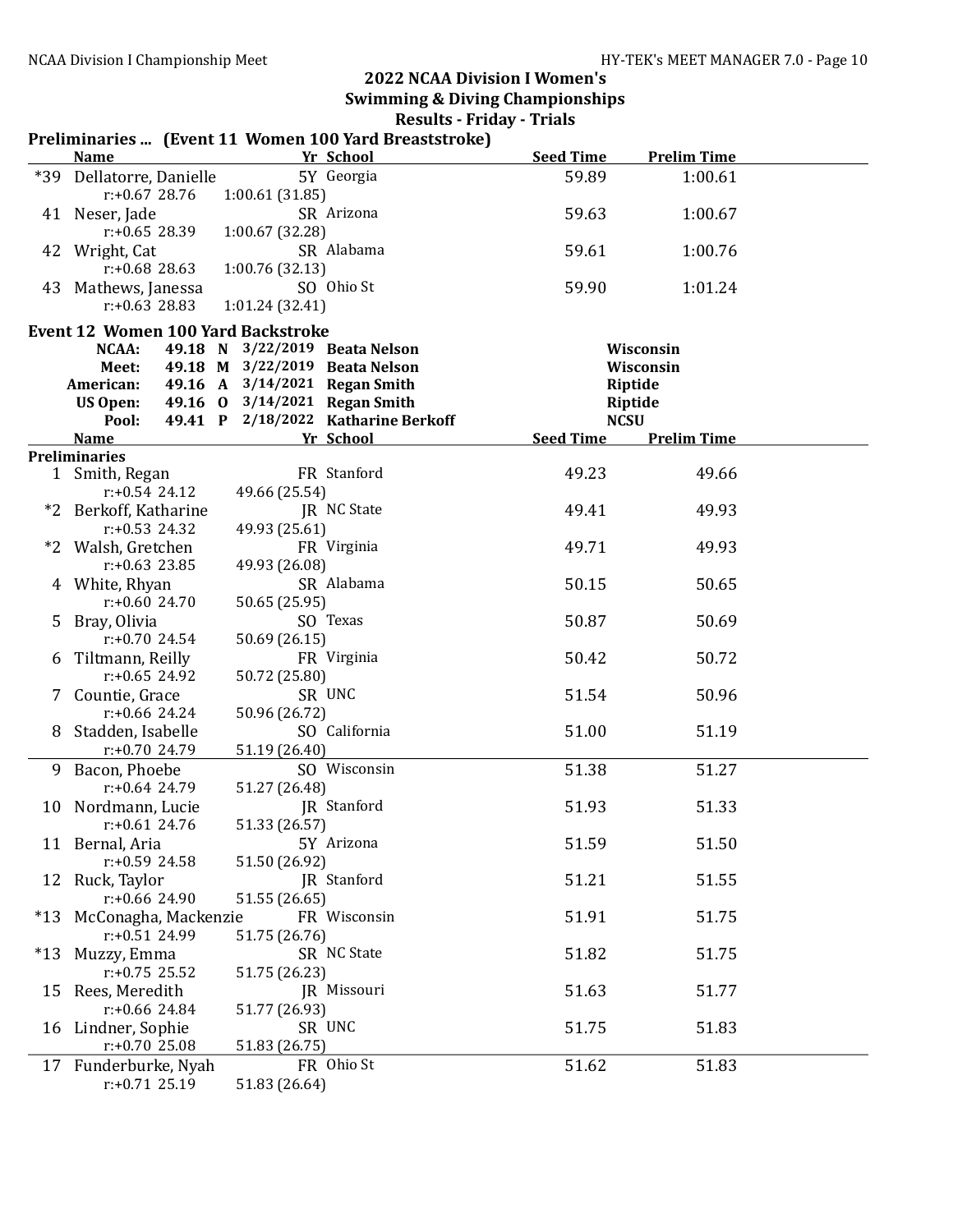# Preliminaries ... (Event 12 Women 100 Yard Backstroke)

|       | <b>Name</b>                             | Yr School                               | <b>Seed Time</b> | <b>Prelim Time</b> |  |
|-------|-----------------------------------------|-----------------------------------------|------------------|--------------------|--|
|       | 18 Atkinson, Emma                       | SO Virginia Tech                        | 52.15            | 51.99              |  |
|       | $r: +0.62$ 25.32                        | 51.99 (26.67)                           |                  |                    |  |
| $*19$ | Sheridan, Calypso                       | 5Y Southern California                  | 51.79            | 52.00              |  |
|       | $r: +0.6025.15$                         | 52.00 (26.85)                           |                  |                    |  |
|       | *19 Lee, Meghan                         | SO Auburn                               | 52.18            | 52.00              |  |
|       | $r: +0.7025.20$                         | 52.00 (26.80)                           |                  |                    |  |
|       | 21 Cook, Julia                          | SR Texas                                | 51.62            | 52.10              |  |
|       | $r: +0.68$ 24.93                        | 52.10 (27.17)<br>SR Kentucky            |                  |                    |  |
|       | 22 Sorenson, Sophie<br>$r: +0.71$ 25.23 | 52.11 (26.88)                           | 52.55            | 52.11              |  |
|       | 23 Schobel, Marie                       | SR Penn St                              | 52.22            | 52.13              |  |
|       | $r: +0.55$ 24.70                        | 52.13 (27.43)                           |                  |                    |  |
|       | 24 Brooks, Caitlin                      | JR Kentucky                             | 51.46            | 52.16              |  |
|       | $r: +0.62$ 25.17                        | 52.16 (26.99)                           |                  |                    |  |
|       | 25 Crane, Emily                         | SR Ohio St                              | 51.79            | 52.19              |  |
|       | $r: +0.71$ 24.82                        | 52.19 (27.37)                           |                  |                    |  |
|       | 26 Thompson, Sarah                      | 5Y Missouri                             | 51.35            | 52.24              |  |
|       | $r: +0.64$ 25.09                        | 52.24 (27.15)                           |                  |                    |  |
|       | 27 Waldrep, Ellie                       | FR Auburn                               | 52.07            | 52.25              |  |
|       | $r: +0.69$ 25.45                        | 52.25 (26.80)                           |                  |                    |  |
|       | 28 Pattison, Greer                      | FR UNC                                  | 52.05            | 52.27              |  |
|       | r:+0.58 24.78                           | 52.27 (27.49)                           |                  |                    |  |
|       | 29 Owens, Kaitlyn<br>$r: +0.62$ 24.80   | FR Texas A&M<br>52.37 (27.57)           | 52.42            | 52.37              |  |
|       | 30 Montesi, Kelly                       | SR Villanova                            | 53.23            | 52.45              |  |
|       | $r: +0.56$ 25.37                        | 52.45 (27.08)                           |                  |                    |  |
|       | 31 Pulido, Celia                        | FR SIUC                                 | 52.46            | 52.49              |  |
|       | $r: +0.70$ 25.40                        | 52.49 (27.09)                           |                  |                    |  |
|       | 32 Fuller, Josephine                    | FR Tennessee                            | 52.00            | 52.53              |  |
|       | $r: +0.66$ 25.33                        | 52.53 (27.20)                           |                  |                    |  |
|       | 33 Crisera, Alex                        | JR Stanford                             | 52.53            | 52.56              |  |
|       | $r: +0.47$ 25.21                        | 52.56 (27.35)                           |                  |                    |  |
|       | 34 McKenna, Kacey                       | FR Indiana                              | 51.93            | 52.57              |  |
|       | $r: +0.57$ 25.50                        | 52.57 (27.07)                           |                  |                    |  |
|       | 35 Reznicek, Jenna<br>$r: +0.64$ 24.93  | FR Brown                                | 52.43            | 52.61              |  |
|       | 36 Melton, Kobie                        | 52.61 (27.68)<br>SR Arkansas            | 52.72            | 52.65              |  |
|       | $r: +0.62$ 25.24                        | 52.65 (27.41)                           |                  |                    |  |
| 37    | Newman, Mara                            | SR Wisconsin                            | 52.46            | 52.71              |  |
|       | $r: +0.67$ 25.49                        | 52.71 (27.22)                           |                  |                    |  |
|       | 38 Lepisova, Emma                       | JR Northwestern                         | 52.72            | 52.77              |  |
|       | $r: +0.74$ 25.69                        | 52.77 (27.08)                           |                  |                    |  |
| 39    |                                         | Sansores De La Fuent, Andre SR Arkansas | 51.83            | 52.78              |  |
|       | $r: +0.69$ 25.39                        | 52.78 (27.39)                           |                  |                    |  |
| 40    | Murdock, Justine                        | FR Northwestern                         | 53.09            | 52.91              |  |
|       | $r: +0.62$ 25.61                        | 52.91 (27.30)                           |                  |                    |  |
|       | 41 McCarty, Eboni                       | FR Georgia                              | 52.96            | 52.92              |  |
|       | $r: +0.78$ 25.44                        | 52.92 (27.48)                           |                  |                    |  |
| 42    | Quaglieri, Tania<br>$r: +0.59$ 25.36    | JR Florida St<br>52.98 (27.62)          | 52.45            | 52.98              |  |
|       | 43 Hetrick, Paige                       | SO Louisville                           | 52.22            | 53.00              |  |
|       | $r: +0.69$ 25.97                        | 53.00 (27.03)                           |                  |                    |  |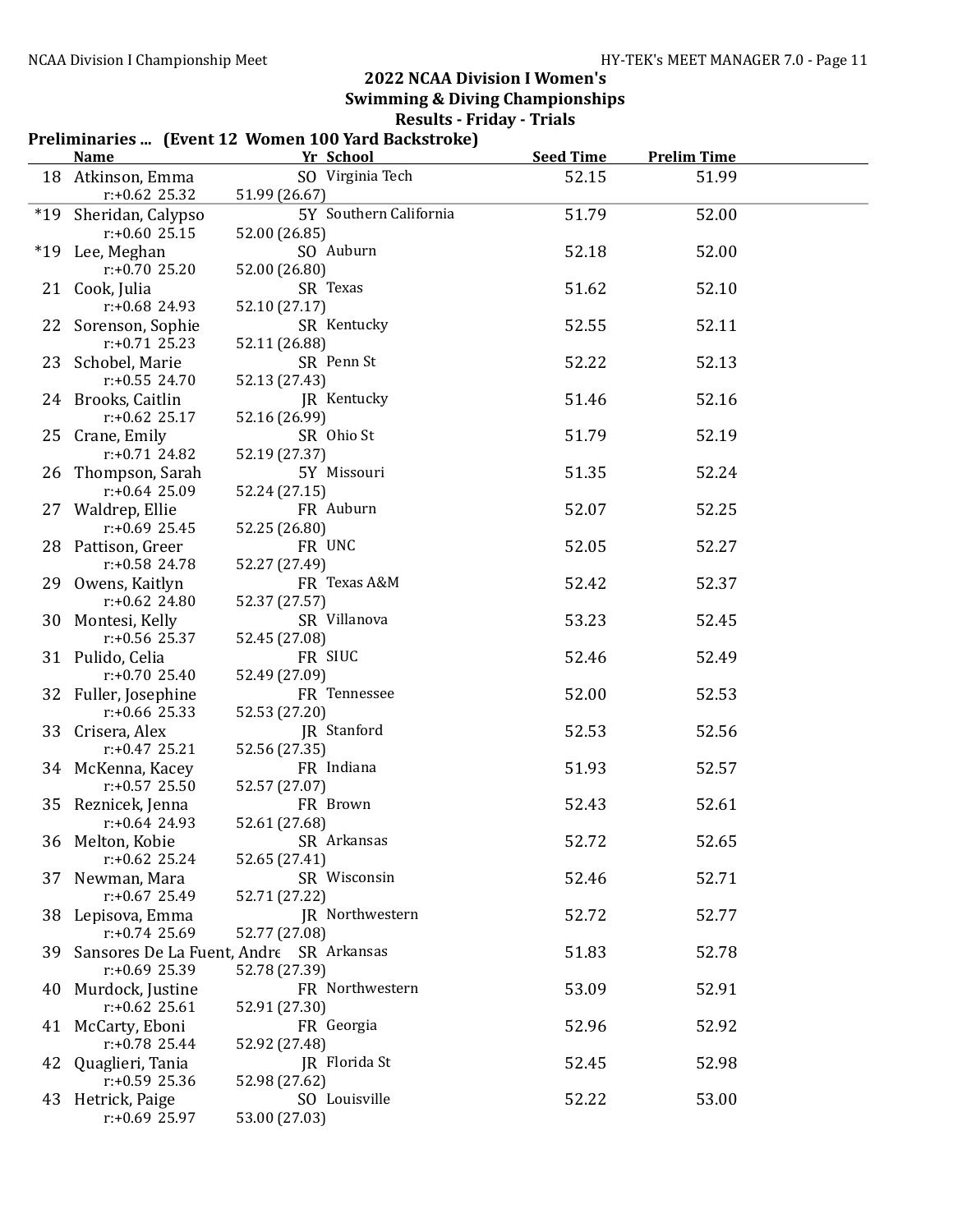#### Preliminaries ... (Event 12 Women 100 Yard Backstroke)

| <b>Name</b>                             | Yr School                                          | <b>Seed Time</b> | <b>Prelim Time</b>                   |  |
|-----------------------------------------|----------------------------------------------------|------------------|--------------------------------------|--|
| 44 Platts, Daisy                        | SR Bowling Green                                   | 52.13            | 53.03                                |  |
| $r: +0.57$ 25.89                        | 53.03 (27.14)                                      |                  |                                      |  |
| 45 Bentz, Caroline                      | SO Virginia Tech                                   | 52.81            | 53.07                                |  |
| $r: +0.59$ 25.61                        | 53.07 (27.46)                                      |                  |                                      |  |
| 46 Lagrand, Susan                       | SR Oakland                                         | 53.08            | 53.08                                |  |
| $r: +0.65$ 25.65                        | 53.08 (27.43)                                      |                  |                                      |  |
| 47 Arky, Natalie                        | JR Denver                                          | 52.96            | 53.19                                |  |
| $r: +0.51$ 25.30                        | 53.19 (27.89)                                      |                  |                                      |  |
| *48 Harper, Olivia                      | SO Tennessee                                       | 52.47            | 53.21                                |  |
| r:+0.59 25.71                           | 53.21 (27.50)<br>SR Alabama                        |                  | 53.21                                |  |
| *48 Liberto, Morgan<br>$r: +0.59$ 25.83 | 53.21 (27.38)                                      | 52.99            |                                      |  |
| 50 Herren, Parker                       | SR Kentucky                                        | 53.19            | 53.23                                |  |
| $r: +0.61$ 25.98                        | 53.23 (27.25)                                      |                  |                                      |  |
| 51 Barzelay, Aviv                       | FR Texas A&M                                       | 53.06            | 53.36                                |  |
| $r: +0.57$ 25.82                        | 53.36 (27.54)                                      |                  |                                      |  |
| 52 Gorecka, Weronika                    | JR Akron                                           | 53.65            | 53.59                                |  |
| $r: +0.59$ 25.71                        | 53.59 (27.88)                                      |                  |                                      |  |
| 53 Salcutan, Tatiana                    | SO Louisville                                      | 53.62            | 53.62                                |  |
| $r: +0.75$ 26.18                        | 53.62 (27.44)                                      |                  |                                      |  |
| 54 Janvier, Aela                        | JR Southern California                             | 53.45            | 53.89                                |  |
| $r: +0.66$ 25.95                        | 53.89 (27.94)                                      |                  |                                      |  |
| 55 Stewart, Bayley                      | SR Tennessee                                       | 53.47            | 54.35                                |  |
| $r: +0.62$ 26.46                        | 54.35 (27.89)                                      |                  |                                      |  |
| --- Fa'Amausili, Gabi                   | 5Y Georgia                                         | 53.24            | <b>DFS</b>                           |  |
| Peplowski, Anna                         | FR Indiana                                         | 52.38            | <b>DFS</b>                           |  |
|                                         | Event 112 Women 100 Yard Backstroke Swim-off       |                  |                                      |  |
| NCAA:                                   | 49.18 N 3/22/2019 Beata Nelson                     |                  | Wisconsin                            |  |
| Meet:                                   | 49.18 M 3/22/2019 Beata Nelson                     |                  | Wisconsin                            |  |
| American:                               | 49.16 A 3/14/2021 Regan Smith                      | Riptide          |                                      |  |
| <b>US Open:</b>                         | 49.16 0 3/14/2021 Regan Smith                      | Riptide          |                                      |  |
| Pool:<br><b>Name</b>                    | 49.41 P 2/18/2022 Katharine F Berkoff<br>Yr School | <b>Seed Time</b> | <b>NCSU-NC</b><br><b>Finals Time</b> |  |
| - Swim-off                              |                                                    |                  |                                      |  |
| 1 Lindner, Sophie                       | SR UNC                                             | 51.83            | 51.38                                |  |
| $r: +0.66$ 25.03                        | 51.38 (26.35)                                      |                  |                                      |  |
| 2 Funderburke, Nyah                     | FR Ohio St                                         | 51.83            | 51.55                                |  |
| $r: +0.71$ 25.03                        | 51.55 (26.52)                                      |                  |                                      |  |
| <b>Scores - Women</b>                   |                                                    |                  |                                      |  |
|                                         |                                                    |                  |                                      |  |
|                                         | Women - Team Rankings - Through Event 112          |                  |                                      |  |

| 1. Virginia   | 210 | 2. Texas            | 128 |
|---------------|-----|---------------------|-----|
| 3. Stanford   | 123 | 4. Alabama          | 120 |
| 5. NC State   | 99  | 6. Louisville       | 95  |
| 7. California | 89  | 8. Ohio St          | 83  |
| 9. Michigan   | 66  | 10. Florida         | 62  |
| 11. Georgia   | 57  | 12. Tennessee       | 53  |
| 12. UNC       | 53  | 14. Wisconsin       | 34  |
| 14. Indiana   | 34  | 16. Miami (Florida) | 27  |
|               |     |                     |     |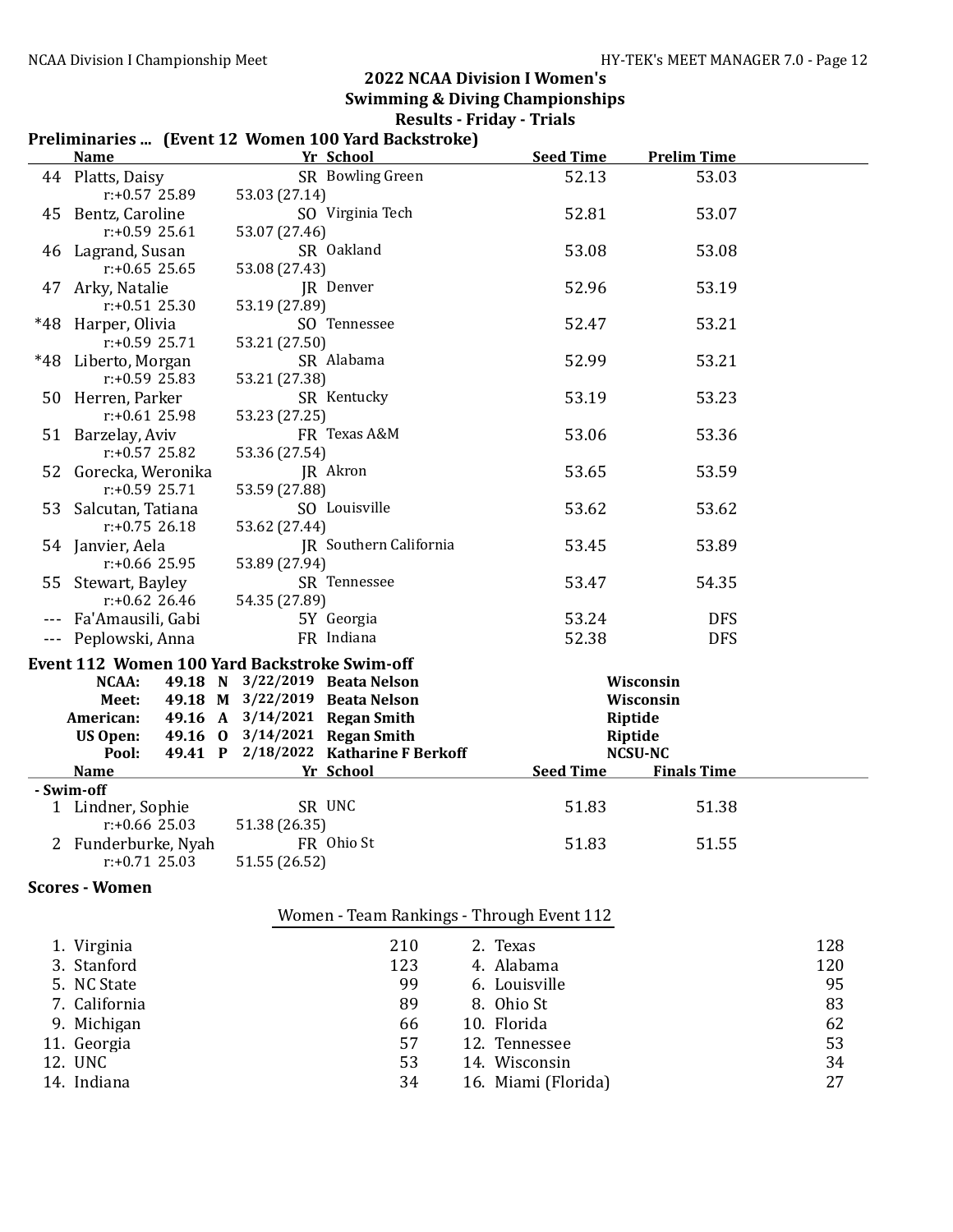# (Scores - Women)<br>16. Southern Cal

| 16. Southern California | 27 | 18. Duke           | 26             |
|-------------------------|----|--------------------|----------------|
| 19. Missouri            | 24 | 19. Kentucky       | 24             |
| 21. Penn                | 20 | 22. Arizona St     | 19             |
| 23. Minnesota           | 17 | 24. Arizona        | 16             |
| 25. Northwestern        | 15 | 26. South Carolina | 9              |
| 27. Arkansas            | 6  | 28. Lsu            | $\overline{4}$ |
| 28. UCLA                | 4  | 30. Notre Dame     | 3              |
| 31. Virginia Tech       |    | 32. Yale           |                |
|                         |    |                    |                |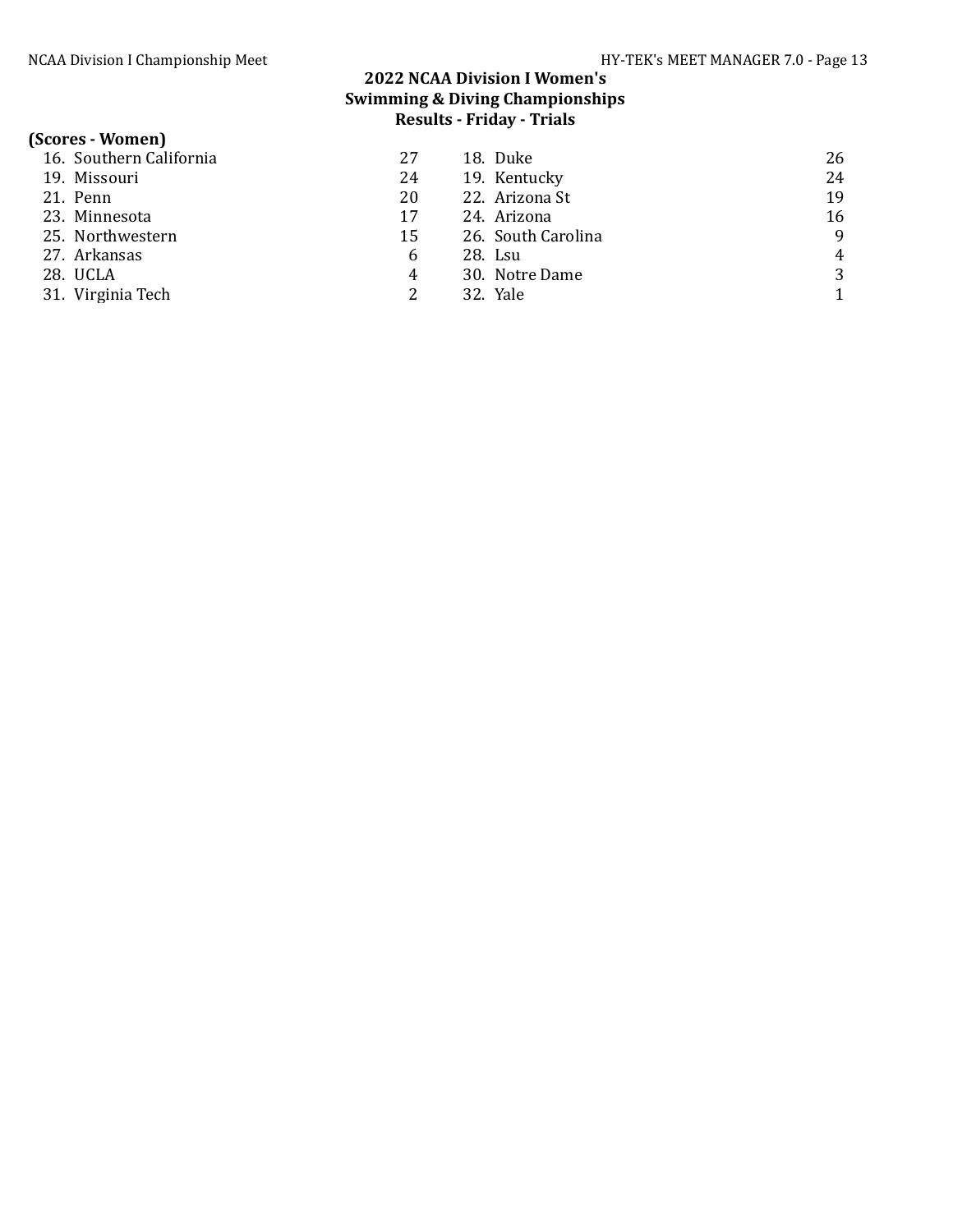|       | <b>Event 16 Women 200 Yard Backstroke</b> |                  |  |               |                                           |                  |                    |  |
|-------|-------------------------------------------|------------------|--|---------------|-------------------------------------------|------------------|--------------------|--|
|       |                                           |                  |  |               | NCAA: 1:47.24 N 3/23/2019 Beata Nelson    |                  | Wisconsin          |  |
|       |                                           |                  |  |               | Meet: 1:47.24 M 3/23/2019 Beata Nelson    |                  | Wisconsin          |  |
|       |                                           |                  |  |               | American: 1:47.16 A 3/10/2019 Regan Smith |                  | Riptide            |  |
|       |                                           |                  |  |               | US Open: 1:47.16 0 3/10/2019 Regan Smith  |                  | Riptide            |  |
|       |                                           |                  |  |               | Pool: 1:49.22 P 3/19/2022 Regan Smith     |                  | Stanford-PC        |  |
|       | <b>Name</b>                               |                  |  |               | Yr School                                 | <b>Seed Time</b> | <b>Prelim Time</b> |  |
|       | <b>Preliminaries</b>                      |                  |  |               |                                           |                  |                    |  |
|       | 1 Smith, Regan                            |                  |  |               | FR Stanford                               | 1:48.91          | 1:49.22P           |  |
|       |                                           | $r: +0.57$ 25.66 |  |               | 53.54 (27.88) 1:21.49 (27.95)             | 1:49.22 (27.73)  |                    |  |
|       | 2 Stadden, Isabelle                       |                  |  |               | SO California                             | 1:49.51          | 1:49.94            |  |
|       |                                           | $r: +0.67$ 25.96 |  |               | 53.86 (27.90) 1:21.98 (28.12)             | 1:49.94 (27.96)  |                    |  |
|       | 3 Bacon, Phoebe                           |                  |  |               | SO Wisconsin                              | 1:50.48          | 1:50.08            |  |
|       |                                           | $r: +0.69$ 25.94 |  |               | 53.78 (27.84) 1:22.02 (28.24)             | 1:50.08(28.06)   |                    |  |
|       | *4 Atkinson, Emma                         |                  |  |               | SO Virginia Tech                          | 1:50.64          | 1:50.34            |  |
|       |                                           | $r: +0.62$ 26.27 |  |               | 53.74 (27.47)  1:21.87 (28.13)            | 1:50.34 (28.47)  |                    |  |
|       | *4 Tiltmann, Reilly                       |                  |  |               | FR Virginia                               | 1:50.49          | 1:50.34            |  |
|       |                                           | $r: +0.68$ 26.37 |  |               | 54.03 (27.66) 1:21.75 (27.72)             | 1:50.34 (28.59)  |                    |  |
|       | 6 White, Rhyan                            |                  |  |               | SR Alabama                                | 1:49.73          | 1:50.36            |  |
|       |                                           | $r: +0.58$ 25.77 |  |               | 53.65 (27.88) 1:21.57 (27.92)             | 1:50.36 (28.79)  |                    |  |
|       | 7 Muzzy, Emma                             |                  |  |               | SR NC State                               | 1:50.62          | 1:51.06            |  |
|       |                                           | $r: +0.82$ 26.33 |  |               | 54.12 (27.79)   1:22.59 (28.47)           | 1:51.06 (28.47)  |                    |  |
|       | 8 Nordmann, Lucie                         |                  |  |               | JR Stanford                               | 1:51.16          | 1:51.20            |  |
|       |                                           | $r: +0.59$ 25.89 |  | 53.77 (27.88) | 1:22.49 (28.72)                           | 1:51.20 (28.71)  |                    |  |
|       | 9 Ruck, Taylor                            |                  |  |               | JR Stanford                               | 1:49.73          | 1:51.47            |  |
|       |                                           | $r: +0.62$ 25.90 |  | 53.95 (28.05) | 1:22.34 (28.39)                           | 1:51.47 (29.13)  |                    |  |
|       | 10 Moore, Kate                            |                  |  |               | 5Y NC State                               | 1:52.68          | 1:51.90            |  |
|       |                                           | $r: +0.65$ 26.38 |  | 54.43 (28.05) | 1:22.89 (28.46)                           | 1:51.90 (29.01)  |                    |  |
|       | 11 Sorenson, Sophie                       |                  |  |               | SR Kentucky                               | 1:52.11          | 1:51.99            |  |
|       |                                           | $r: +0.62$ 25.95 |  | 53.82 (27.87) | 1:22.23 (28.41)                           | 1:51.99 (29.76)  |                    |  |
|       | 12 Hetrick, Paige                         |                  |  |               | SO Louisville                             | 1:52.84          | 1:52.05            |  |
|       |                                           | $r: +0.67$ 25.96 |  | 54.15 (28.19) | 1:22.86 (28.71)                           | 1:52.05 (29.19)  |                    |  |
|       | 13 Brooks, Caitlin                        |                  |  |               | JR Kentucky                               | 1:50.73          | 1:52.76            |  |
|       |                                           | $r: +0.73$ 26.35 |  | 54.46 (28.11) | 1:23.43 (28.97)                           | 1:52.76 (29.33)  |                    |  |
|       | 14 Cook, Julia                            |                  |  |               | SR Texas                                  | 1:54.01          | 1:52.80            |  |
|       |                                           | $r: +0.53$ 25.98 |  | 54.36 (28.38) | 1:23.23 (28.87)                           | 1:52.80 (29.57)  |                    |  |
| 15    | Ulett, Rye                                |                  |  |               | FR Louisville                             | 1:52.58          | 1:53.11            |  |
|       |                                           | $r: +0.64$ 26.81 |  | 54.95 (28.14) | 1:23.63 (28.68)                           | 1:53.11 (29.48)  |                    |  |
|       | 16 Lindner, Sophie                        |                  |  |               | SR UNC                                    | 1:52.67          | 1:53.21            |  |
|       |                                           | r:+0.72 26.89    |  | 55.08 (28.19) | 1:23.66 (28.58)                           | 1:53.21 (29.55)  |                    |  |
|       | 17 Bathurst, Ella                         |                  |  |               | FR Virginia                               | 1:53.42          | 1:53.32            |  |
|       |                                           | $r: +0.65$ 26.69 |  | 55.41 (28.72) | 1:24.26 (28.85)                           | 1:53.32 (29.06)  |                    |  |
|       | 18 Liberto, Morgan                        |                  |  |               | SR Alabama                                | 1:52.63          | 1:53.38            |  |
|       |                                           | $r: +0.60$ 26.45 |  | 55.00 (28.55) | 1:24.04 (29.04)                           | 1:53.38 (29.34)  |                    |  |
| 19    | Crisera, Alex                             |                  |  |               | JR Stanford                               | 1:53.81          | 1:53.47            |  |
|       |                                           | $r: +0.52$ 26.55 |  | 54.87 (28.32) | 1:23.80 (28.93)                           | 1:53.47 (29.67)  |                    |  |
| $*20$ | Zavaros, Mabel                            |                  |  |               | SO Florida                                | 1:54.95          | 1:53.63            |  |
|       |                                           | $r: +0.6026.96$  |  | 55.63 (28.67) | 1:24.72 (29.09)                           | 1:53.63 (28.91)  |                    |  |
| $*20$ | Peplowski, Anna                           |                  |  |               | FR Indiana                                | 1:53.04          | 1:53.63            |  |
|       |                                           | $r: +0.75$ 26.93 |  | 55.36 (28.43) | 1:24.38 (29.02)                           | 1:53.63 (29.25)  |                    |  |
|       | 22 Platts, Daisy                          |                  |  |               | SR Bowling Green                          | 1:55.01          | 1:53.66            |  |
|       |                                           | $r: +0.6026.56$  |  | 55.56 (29.00) | 1:25.28 (29.72)                           | 1:53.66 (28.38)  |                    |  |
|       |                                           |                  |  |               |                                           |                  |                    |  |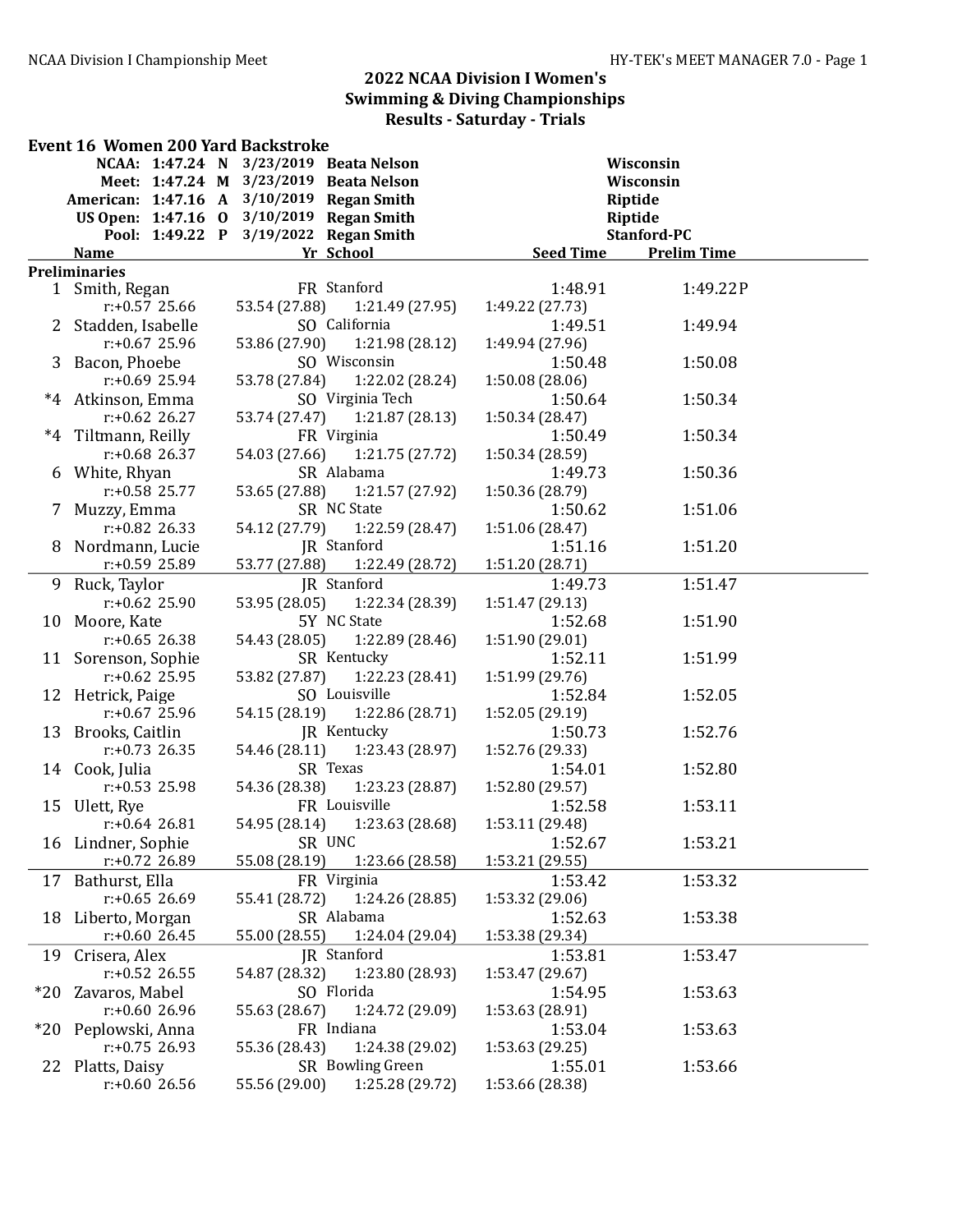# Preliminaries ... (Event 16 Women 200 Yard Backstroke)

|    | <b>Name</b>                            | r reminiaries … Tuvent Io Women 200 Tara Daeisti one j<br>Yr School | <b>Seed Time</b>           | <b>Prelim Time</b> |  |
|----|----------------------------------------|---------------------------------------------------------------------|----------------------------|--------------------|--|
|    | 23 Lee, Meghan                         | SO Auburn                                                           | 1:53.00                    | 1:53.74            |  |
|    | $r$ :+0.66 26.45                       | 54.88 (28.43)<br>1:24.16 (29.28)                                    | 1:53.74 (29.58)            |                    |  |
|    | 24 Newman, Mara                        | SR Wisconsin                                                        | 1:53.85                    | 1:53.78            |  |
|    | $r$ :+0.69 27.22                       | 56.01 (28.79)<br>1:25.32 (29.31)                                    | 1:53.78 (28.46)            |                    |  |
|    | 25 Kraus, Mari                         | SR South Carolina                                                   | 1:53.11                    | 1:53.86            |  |
|    | $r$ :+0.64 27.04                       | 55.39 (28.35)<br>1:24.49(29.10)                                     | 1:53.86 (29.37)            |                    |  |
|    | 26 Lagrand, Susan                      | SR Oakland                                                          | 1:53.66                    | 1:53.87            |  |
|    | $r: +0.59$ 27.18                       | 1:25.14 (29.24)<br>55.90 (28.72)                                    | 1:53.87 (28.73)            |                    |  |
|    | 27 Herren, Parker                      | SR Kentucky                                                         | 1:53.96                    | 1:54.05            |  |
|    | $r: +0.71$ 27.35                       | 56.68 (29.33)<br>1:25.90 (29.22)                                    | 1:54.05(28.15)             |                    |  |
|    | 28 Pasadyn, Felicia                    | SR Harvard                                                          | 1:53.58                    | 1:54.06            |  |
|    | $r: +0.55$ 26.76                       | 55.69 (28.93)<br>1:25.06 (29.37)                                    | 1:54.06 (29.00)            |                    |  |
|    | 29 Lepisova, Emma                      | JR Northwestern                                                     | 1:53.32                    | 1:54.20            |  |
|    | $r: +0.65$ 26.49                       | 55.30 (28.81)<br>1:24.62 (29.32)                                    | 1:54.20 (29.58)            |                    |  |
|    | 30 Bernal, Aria                        | 5Y Arizona                                                          | 1:54.43                    | 1:54.33            |  |
|    | $r: +0.64$ 26.87                       | 55.93 (29.06)<br>1:25.36 (29.43)                                    | 1:54.33 (28.97)            |                    |  |
|    | 31 Stewart, Bayley                     | SR Tennessee                                                        | 1:53.82                    | 1:54.34            |  |
|    | $r: +0.60$ 27.23                       | 56.05 (28.82)<br>1:25.06(29.01)                                     | 1:54.34 (29.28)            |                    |  |
| 32 | Spitz, Ayla                            | JR California                                                       | 1:53.38                    | 1:54.36            |  |
|    | $r: +0.64$ 26.54                       | 55.29 (28.75)<br>1:24.58 (29.29)                                    | 1:54.36 (29.78)            |                    |  |
|    | 33 Gorecka, Weronika                   | JR Akron                                                            | 1:53.89                    | 1:54.38            |  |
|    | $r: +0.61$ 27.12                       | 56.16 (29.04)<br>1:25.17(29.01)                                     | 1:54.38 (29.21)            |                    |  |
|    | 34 Wilson, Alicia                      | SR California                                                       | 1:56.61                    | 1:54.49            |  |
|    | $r: +0.64$ 26.66                       | 55.23 (28.57)<br>1:24.72 (29.49)                                    | 1:54.49 (29.77)            |                    |  |
|    | 35 Pulido, Celia                       | FR SIUC                                                             | 1:54.26                    | 1:54.55            |  |
|    | $r: +0.65$ 26.38                       | 54.95 (28.57)<br>1:24.48 (29.53)                                    | 1:54.55 (30.07)            |                    |  |
|    | 36 Waldrep, Ellie                      | FR Auburn                                                           | 1:54.67                    | 1:54.58            |  |
|    | $r: +0.68$ 27.03                       | 55.96 (28.93)<br>1:25.25 (29.29)                                    | 1:54.58 (29.33)            |                    |  |
|    | 37 Barzelay, Aviv                      | FR Texas A&M                                                        | 1:53.77                    | 1:54.61            |  |
|    | $r: +0.56$ 27.42                       | 56.28 (28.86)<br>1:25.37 (29.09)                                    | 1:54.61 (29.24)            |                    |  |
|    | 38 Fuller, Josephine                   | FR Tennessee                                                        | 1:53.68                    | 1:54.83            |  |
|    | $r: +0.67$ 26.62                       | 55.45 (28.83)<br>1:25.12 (29.67)                                    | 1:54.83 (29.71)            |                    |  |
|    | 39 Montesi, Kelly                      | SR Villanova                                                        | 1:53.25                    | 1:54.87            |  |
|    | r:+0.67 26.56                          | 55.42 (28.86)<br>1:24.60 (29.18)                                    | 1:54.87 (30.27)            |                    |  |
|    | 40 McEnroe, Annika                     | FR California                                                       | 1:54.05                    | 1:55.02            |  |
|    | $r: +0.69$ 26.30                       | 54.70 (28.40) 1:24.12 (29.42)                                       | 1:55.02 (30.90)            |                    |  |
|    | 41 Rees, Meredith                      | JR Missouri                                                         | 1:53.82                    | 1:55.32            |  |
|    | r:+0.58 26.29                          | 54.88 (28.59)<br>1:24.90 (30.02)                                    | 1:55.32 (30.42)            |                    |  |
| 42 | Pearson, Samantha                      | FR Stanford                                                         | 1:53.67                    | 1:55.40            |  |
|    | $r: +0.69$ 26.38                       | 54.78 (28.40)<br>1:24.76 (29.98)                                    | 1:55.40 (30.64)            |                    |  |
|    | 43 Murdock, Justine                    | FR Northwestern                                                     | 1:53.62                    | 1:55.55            |  |
|    | $r: +0.60$ 27.17                       | 1:25.82 (29.71)<br>56.11 (28.94)                                    | 1:55.55 (29.73)            |                    |  |
|    | 44 Arky, Natalie                       | JR Denver                                                           | 1:53.37                    | 1:55.63            |  |
|    | $r: +0.49$ 26.96                       | 55.95 (28.99)<br>1:25.76 (29.81)                                    | 1:55.63 (29.87)            |                    |  |
| 45 | Schobel, Marie                         | SR Penn St                                                          | 1:54.37                    | 1:55.95            |  |
|    | $r: +0.68$ 26.31                       | 54.81 (28.50)<br>1:24.65 (29.84)<br>SO Virginia Tech                | 1:55.95 (31.30)            |                    |  |
|    | 46 Bentz, Caroline<br>$r: +0.60$ 27.20 | 1:25.96 (29.72)<br>56.24 (29.04)                                    | 1:53.41                    | 1:56.38            |  |
|    |                                        | FR UNC                                                              | 1:56.38 (30.42)<br>1:55.84 | 1:56.66            |  |
| 47 | Pattison, Greer<br>$r: +0.63$ 26.32    | 1:25.74 (30.28)<br>55.46 (29.14)                                    | 1:56.66 (30.92)            |                    |  |
| 48 | Salcutan, Tatiana                      | SO Louisville                                                       | 1:53.97                    | 1:56.68            |  |
|    | $r: +0.72$ 27.30                       | 1:26.33 (30.09)<br>56.24 (28.94)                                    | 1:56.68 (30.35)            |                    |  |
|    |                                        |                                                                     |                            |                    |  |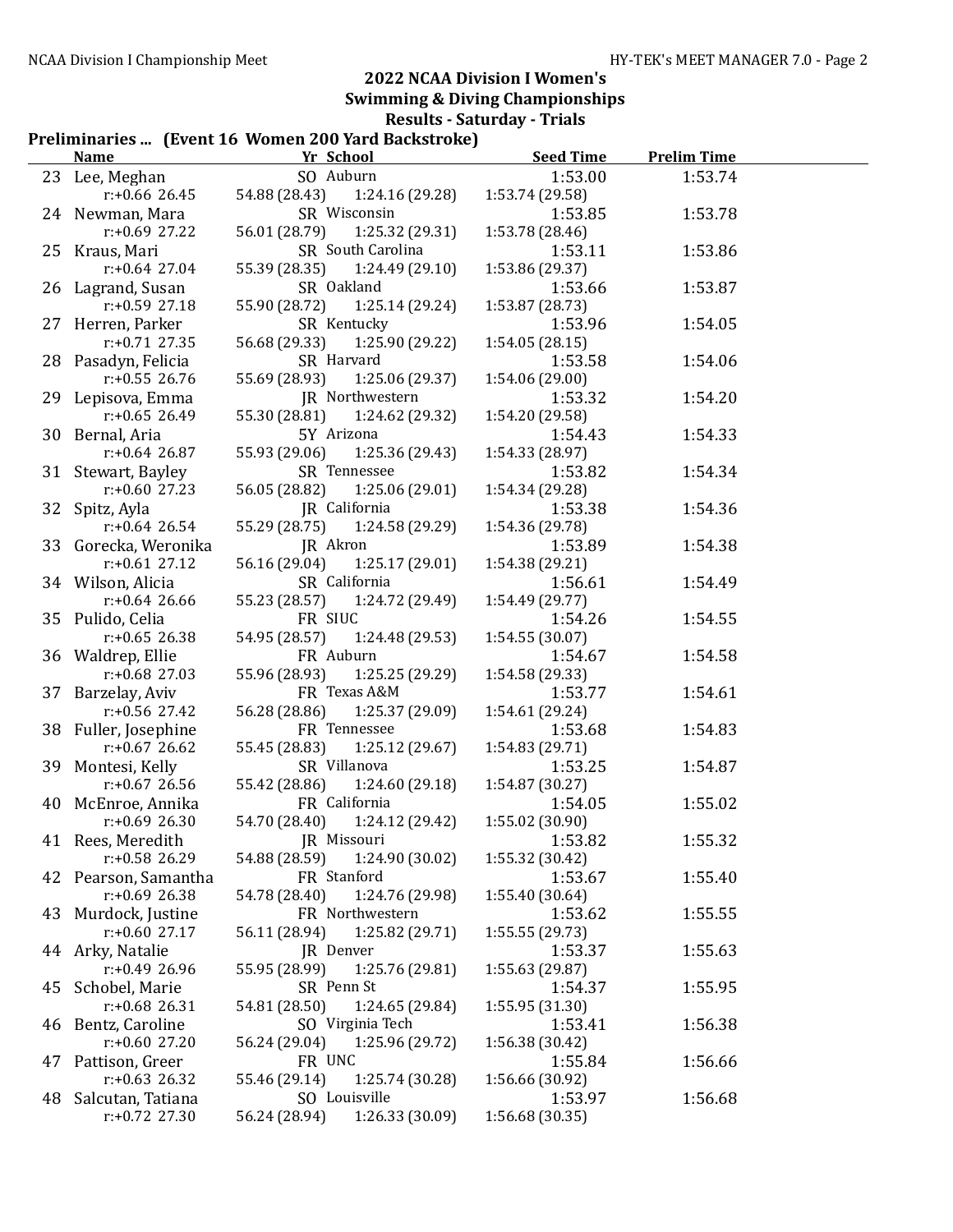#### Preliminaries ... (Event 16 Women 200 Yard Backstroke)

|    | <b>Name</b>                              |               | Yr School                                                          | <b>Seed Time</b> | <b>Prelim Time</b>                 |  |
|----|------------------------------------------|---------------|--------------------------------------------------------------------|------------------|------------------------------------|--|
|    | 49 Janvier, Aela                         |               | JR Southern California                                             | 1:53.98          | 1:57.18                            |  |
|    | $r: +0.6126.81$                          | 56.00 (29.19) | 1:26.75(30.75)                                                     | 1:57.18 (30.43)  |                                    |  |
|    | 50 Wilson, Sophia                        |               | SO Virginia                                                        | 1:55.55          | 1:57.19                            |  |
|    | $r: +0.60$ 27.63                         | 56.90 (29.27) | 1:26.94(30.04)                                                     | 1:57.19 (30.25)  |                                    |  |
|    | 51 Metzler, Anna                         |               | SR New Hampshire                                                   | 1:56.41          | 1:58.10                            |  |
|    | $r: +0.74$ 27.66                         | 57.41 (29.75) | 1:27.91 (30.50)                                                    | 1:58.10(30.19)   |                                    |  |
|    | 52 Motekaitis, Mia                       |               | JR California                                                      | 1:55.95          | 2:00.20                            |  |
|    | $r: +0.77$ 27.09                         | 56.91 (29.82) | 1:28.48 (31.57)                                                    | 2:00.20 (31.72)  |                                    |  |
|    |                                          |               |                                                                    |                  |                                    |  |
|    | <b>Event 17 Women 100 Yard Freestyle</b> |               |                                                                    |                  |                                    |  |
|    | NCAA:                                    |               | 45.56 N 3/18/2017 Simone Manuel<br>45.56 M 3/17/2017 Simone Manuel |                  | <b>Stanford</b><br><b>Stanford</b> |  |
|    | Meet:<br>American:                       |               | 45.56 A 3/18/2017 Simone Manuel                                    |                  | <b>Stanford</b>                    |  |
|    | <b>US Open:</b>                          |               | 45.56 0 3/18/2017 Simone Manuel                                    |                  | <b>Stanford</b>                    |  |
|    | Pool:                                    |               | 46.70 P 3/19/2016 Olivia Smoliga                                   |                  |                                    |  |
|    | <b>Name</b>                              |               | Yr School                                                          | Seed Time        | Georgia<br><b>Prelim Time</b>      |  |
|    | <b>Preliminaries</b>                     |               |                                                                    |                  |                                    |  |
|    | 1 Walsh, Gretchen                        |               | FR Virginia                                                        | 46.86            | 46.78                              |  |
|    | $r: +0.74$ 22.23                         | 46.78 (24.55) |                                                                    |                  |                                    |  |
|    | 2 Berkoff, Katharine                     |               | JR NC State                                                        | 46.89            | 46.89                              |  |
|    | $r: +0.68$ 22.82                         | 46.89 (24.07) |                                                                    |                  |                                    |  |
| 3  | Scott, Morgan                            |               | SR Alabama                                                         | 47.32            | 47.27                              |  |
|    | $r: +0.65$ 22.70                         | 47.27 (24.57) |                                                                    |                  |                                    |  |
| 4  | Thomas, Lia                              |               | 5Y Penn                                                            | 47.63            | 47.37                              |  |
|    | $r: +0.74$ 23.11                         | 47.37 (24.26) |                                                                    |                  |                                    |  |
| 5  | Albiero, Gabi                            |               | SO Louisville                                                      | 47.67            | 47.45                              |  |
|    | $r: +0.60$ 22.77                         | 47.45 (24.68) |                                                                    |                  |                                    |  |
| 6  | Countie, Grace                           |               | SR UNC                                                             | 47.77            | 47.50                              |  |
|    | $r: +0.71$ 22.68                         | 47.50 (24.82) |                                                                    |                  |                                    |  |
|    | Dupre, Cora                              |               | JR Alabama                                                         | 47.91            | 47.51                              |  |
|    | r:+0.59 22.72                            | 47.51 (24.79) |                                                                    |                  |                                    |  |
| 8  | Henig, Iszac                             |               | JR Yale                                                            | 47.80            | 47.55                              |  |
|    | $r: +0.64$ 22.88                         | 47.55 (24.67) |                                                                    |                  |                                    |  |
|    | 9 Ivey, Isabel                           |               | SR California                                                      | 47.53            | 47.61                              |  |
|    | r:+0.69 22.71                            | 47.61 (24.90) |                                                                    |                  |                                    |  |
|    | 10 MacNeil, Maggie                       |               | SR Michigan                                                        | 47.10            | 47.77                              |  |
|    | r:+0.63 22.99                            | 47.77 (24.78) |                                                                    |                  |                                    |  |
|    | 11 Antoniou, Kalia                       |               | SR Alabama                                                         | 47.67            | 47.84                              |  |
|    | $r: +0.66$ 23.16                         | 47.84 (24.68) |                                                                    |                  |                                    |  |
|    | 12 Zenick, Katherine                     |               | SO Ohio St                                                         | 47.40            | 47.91                              |  |
|    | r:+0.60 22.88                            | 47.91 (25.03) |                                                                    |                  |                                    |  |
|    | 13 Flynn, Lindsay                        |               | FR Michigan                                                        | 47.90            | 47.94                              |  |
|    | r:+0.68 22.97                            | 47.94 (24.97) |                                                                    |                  |                                    |  |
|    | 14 Alons, Kylee                          |               | SR NC State                                                        | 49.34            | 48.02                              |  |
|    | $r: +0.63$ 22.88                         | 48.02 (25.14) |                                                                    |                  |                                    |  |
|    | 15 Huske, Torri                          |               | FR Stanford                                                        | 47.04            | 48.12                              |  |
|    | $r: +0.61$ 22.82                         | 48.12 (25.30) |                                                                    |                  |                                    |  |
|    | 16 Bates, Talia                          |               | JR Florida                                                         | 47.96            | 48.14                              |  |
|    | $r: +0.70$ 23.18                         | 48.14 (24.96) |                                                                    |                  |                                    |  |
| 17 | Stepanek, Chloe                          |               | SO Texas A&M                                                       | 47.78            | 48.21                              |  |
|    | $r: +0.67$ 22.96                         | 48.21 (25.25) |                                                                    |                  |                                    |  |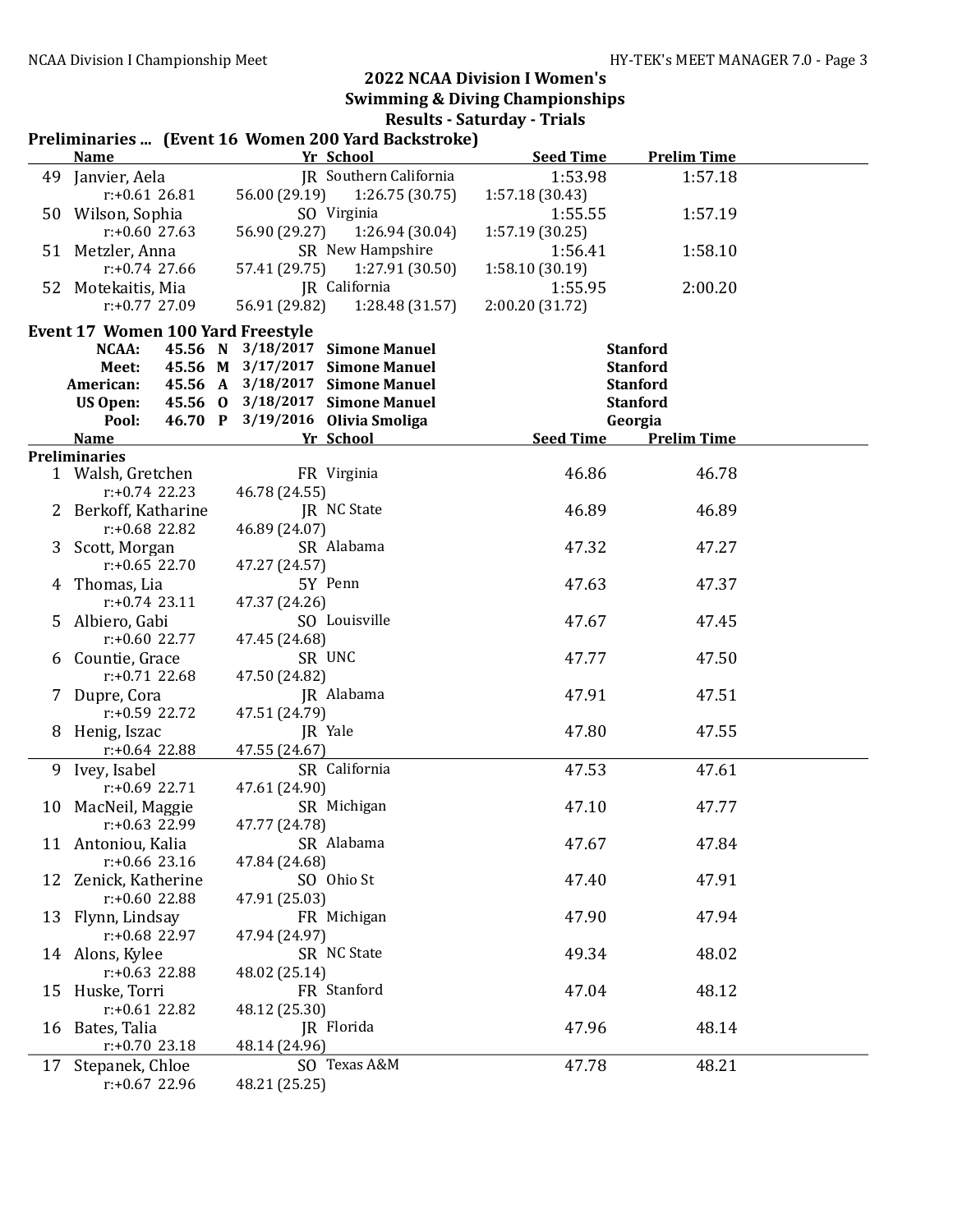#### Preliminaries ... (Event 17 Women 100 Yard Freestyle) Name The School Seed Time Prelim Time 18 Nikonova, Ekaterina FR Florida 48.28 48.24 r:+0.69 23.14 48.24 (25.10) 19 Hosack, Lillie SR Wisconsin 48.03 48.24 r:+0.72 23.38 48.24 (24.86) 20 Petkova, Diana SO Alabama 47.69 48.27 r:+0.68 22.92 48.27 (25.35) 21 Cornish, Hannah FR Minnesota 48.21 48.30<br>  $r: +0.69$  23.39 48.30 (24.91) 48.30 (24.91) 22 Openysheva, Arina SR Louisville 48.26 48.31 r:+0.61 23.22 48.31 (25.09) 23 Pintar, Tjasa 5Y Tennessee 48.37 48.32 r:+0.64 23.46 48.32 (24.86) 24 Smith, Maddie 5Y Northwestern 47.71 48.35 r:+0.63 23.16 48.35 (25.19) 25 Goeders, Anya SR Stanford 48.53 48.40 r:+0.68 22.92 48.40 (25.48) 26 Transom, Laticia-Leigh SR Southern California 47.21 48.43 r:+0.72 23.26 48.43 (25.17) 27 Cuomo, Lexi **IR Virginia** 18.74 48.74 48.44 r:+0.68 23.02 48.44 (25.42) 28 Regenauer, Christiana JR Louisville 48.44 48.45<br>
r:+0.69 23.55 48.45 (24.90) 48.45 (24.90) 29 Melton, Kobie SR Arkansas 48.42 48.48 r:+0.59 23.01 48.48 (25.47) \*30 Watson, Sarah SR Akron 48.70 48.50 r:+0.65 23.37 48.50 (25.13) \*30 Fiske, Sophie FR Wisconsin 48.33 48.50 r:+0.71 23.22 48.50 (25.28) 32 Fulmer, Amy JR Ohio St 47.46 48.53 r:+0.69 22.69 48.53 (25.84) 33 Delgado, Anicka SO Southern California 48.56 48.57 r:+0.71 23.42 48.57 (25.15) 34 Grover, Claire SR UCLA 48.52 48.58 r:+0.65 22.93 48.58 (25.65)<br>ckelford, Sarah 1R Virginia Tech 35 Shackelford, Sarah JR Virginia Tech 48.32 48.66 r:+0.69 23.30 48.66 (25.36) 36 Newman, Claire SO Michigan 48.43 48.70 r:+0.57 23.30 48.70 (25.40) 37 Henderson, Hanna SO Southern California 48.44 48.76 r:+0.61 23.02 48.76 (25.74) 38 Crane, Emily SR Ohio St 49.37 48.78 r:+0.66 23.33 48.78 (25.45) 39 Webb, Abbey SO NC State 48.64 48.80 r:+0.71 23.86 48.80 (24.94) 40 Rothrock, Trude SR Tennessee 48.48 48.81 r:+0.62 23.34 48.81 (25.47) 41 Shaw, Anna FR Stanford 48.24 48.84 48.84 (25.74) 42 Crush, Annabel **FR** NC State **18.44** 48.86 r:+0.69 23.41 48.86 (25.45) 43 Milutinovich, Katarina JR LSU 48.41 48.91 r:+0.63 23.39 48.91 (25.52)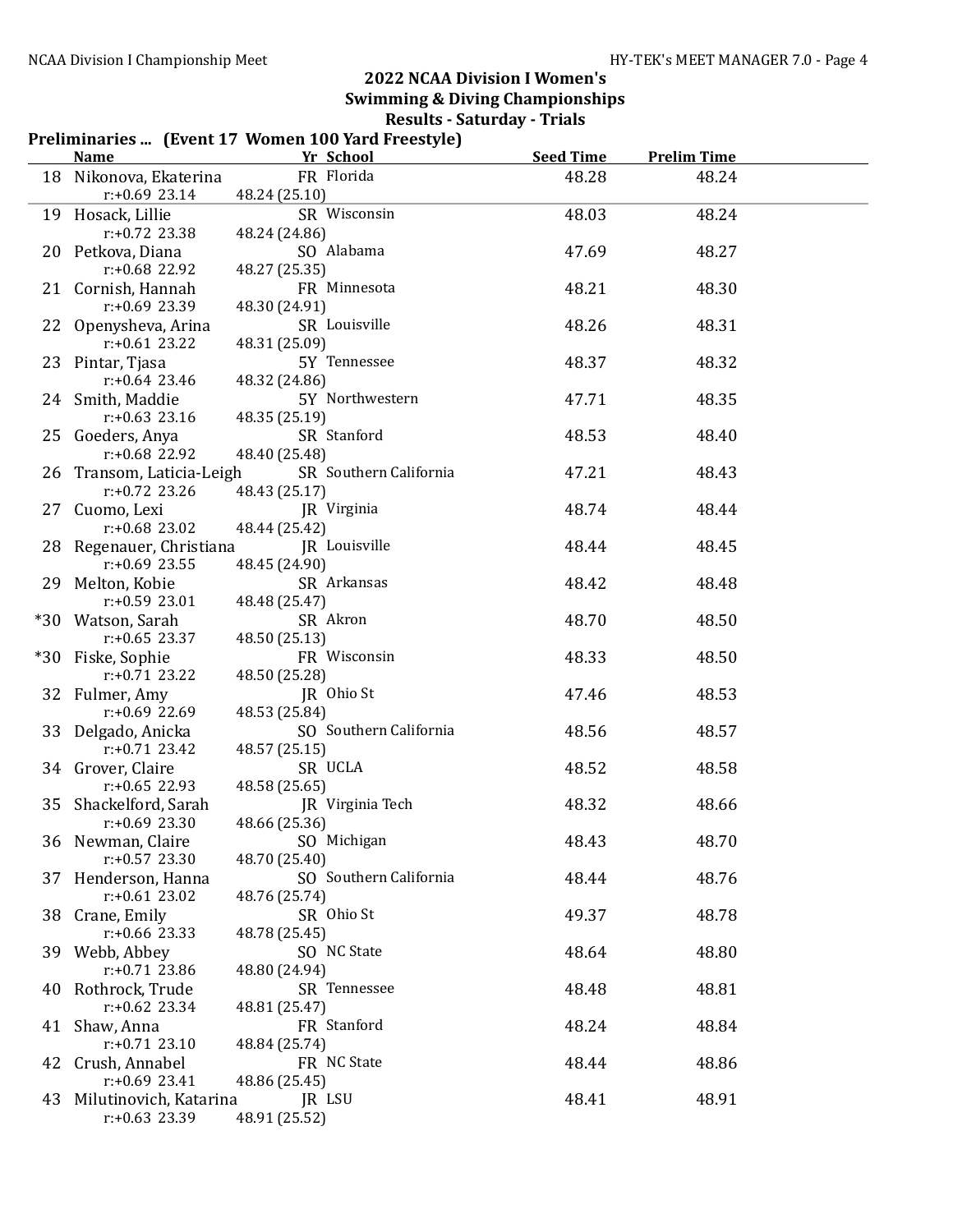# Preliminaries ... (Event 17 Women 100 Yard Freestyle)

|    | <b>Name</b>                                 | Yr School                            | <b>Seed Time</b> | <b>Prelim Time</b> |  |
|----|---------------------------------------------|--------------------------------------|------------------|--------------------|--|
|    | 44 Mrozinski, Julia                         | FR Tennessee                         | 47.92            | 49.08              |  |
|    | $r: +0.64$ 23.58                            | 49.08 (25.50)                        |                  |                    |  |
|    | *45 Larson, Chloe                           | 5Y Washington St.                    | 49.02            | 49.18              |  |
|    | $r: +0.68$ 23.35                            | 49.18 (25.83)                        |                  |                    |  |
|    | *45 Landon, Anna                            | SR Virginia Tech                     | 49.04            | 49.18              |  |
|    | $r: +0.61$ 23.09                            | 49.18 (26.09)                        |                  |                    |  |
|    | *47 Kutsch, AJ                              | JR Tennessee                         | 48.92            | 49.21              |  |
|    | $r: +0.70$ 23.33                            | 49.21 (25.88)                        |                  |                    |  |
|    | *47 Rumley, Jasmine                         | FR Tennessee                         | 48.41            | 49.21              |  |
|    | $r: +0.59$ 23.52                            | 49.21 (25.69)                        |                  |                    |  |
|    | 49 Keil, Megan                              | SR Missouri                          | 48.88            | 49.22              |  |
|    | $r: +0.64$ 23.51                            | 49.22 (25.71)                        |                  |                    |  |
|    | 50 Mulvihill, Lexie                         | FR Auburn                            | 49.28            | 49.28              |  |
|    | $r: +0.63$ 23.52                            | 49.28 (25.76)                        |                  |                    |  |
|    | 51 Parker, Maxine                           | SO Georgia                           | 48.48            | 49.35              |  |
|    | $r: +0.72$ 23.71                            | 49.35 (25.64)                        |                  |                    |  |
|    | 52 Douthwright, Brooklyn                    | FR Tennessee                         | 48.58            | 49.36              |  |
|    | $r: +0.61$ 23.67                            | 49.36 (25.69)                        |                  |                    |  |
|    | *53 Leehy, Mykenzie                         | 5Y Auburn                            | 48.86            | 49.42              |  |
|    | $r: +0.70$ 23.77                            | 49.42 (25.65)                        |                  |                    |  |
|    | *53 Maier, Nicole                           | SO Miami (Ohio)                      | 48.71            | 49.42              |  |
|    | $r: +0.65$ 23.71                            | 49.42 (25.71)                        |                  |                    |  |
|    | 55 Haebig, Autumn                           | 5Y Nebraska                          | 49.09            | 49.62              |  |
|    | $r: +0.74$ 23.72                            | 49.62 (25.90)                        |                  |                    |  |
|    | 56 Glass, Megan                             | JR Michigan                          | 48.97            | 49.64              |  |
|    | $r: +0.67$ 24.21                            | 49.64 (25.43)                        |                  |                    |  |
|    | 57 Ristic, Ella                             | SO Indiana                           | 49.02            | 49.72              |  |
|    | $r: +0.67$ 23.84                            | 49.72 (25.88)                        |                  |                    |  |
|    | 58 Kennett, Bobbi                           | SO Texas A&M                         | 48.47            | 49.86              |  |
|    | $r: +0.71$ 23.82                            | 49.86 (26.04)                        |                  |                    |  |
|    | 59 Wheal, Emma                              | JR Stanford                          | 48.70            | 49.89              |  |
|    | $r: +0.73$ 23.80                            | 49.89 (26.09)                        |                  |                    |  |
|    | --- Miller, Anna                            | 5Y Missouri St                       | 48.45            | DQ                 |  |
|    | $r: +0.61$ 23.40                            | DQ (25.28)                           |                  |                    |  |
|    | --- Fa'Amausili, Gabi                       | 5Y Georgia                           | 48.88            | <b>DFS</b>         |  |
|    | <b>Event 18 Women 200 Yard Breaststroke</b> |                                      |                  |                    |  |
|    |                                             | NCAA: 2:02.60 N 3/20/2018 Lilly King |                  | Indiana            |  |
|    |                                             | Meet: 2:02.60 M 3/20/2018 Lilly King |                  | Indiana            |  |
|    | American: 2:02.60 A                         | $3/20/2018$ Lilly King               |                  | Indiana            |  |
|    | US Open: 2:02.60 0                          | 3/20/2018 Lilly King                 |                  | Indiana            |  |
|    | Pool: 2:03.02 P                             | 2/19/2022 Alexandra Walsh            |                  | Virginia           |  |
|    | <b>Name</b>                                 | Yr School                            | <b>Seed Time</b> | <b>Prelim Time</b> |  |
|    | <b>Preliminaries</b>                        |                                      |                  |                    |  |
|    | 1 Douglass, Kate                            | JR Virginia                          | 2:03.14          | 2:03.67            |  |
|    | $r: +0.67$ 28.40                            | 59.84 (31.44)<br>1:31.62 (31.78)     | 2:03.67 (32.05)  |                    |  |
|    | 2 Elendt, Anna                              | SO Texas                             | 2:03.92          | 2:04.92            |  |
|    | $r: +0.65$ 28.20                            | 59.50 (31.30)<br>1:31.60(32.10)      | 2:04.92 (33.32)  |                    |  |
| 3. | Hansson, Sophie                             | SR NC State                          | 2:03.75          | 2:06.12            |  |
|    | $r: +0.74$ 28.11                            | 59.77 (31.66)<br>1:32.58 (32.81)     | 2:06.12 (33.54)  |                    |  |
|    | 4 Nelson, Ella                              | JR Virginia                          | 2:04.95          | 2:06.21            |  |
|    | $r: +0.65$ 29.21                            | 1:00.99 (31.78)<br>1:33.38 (32.39)   | 2:06.21 (32.83)  |                    |  |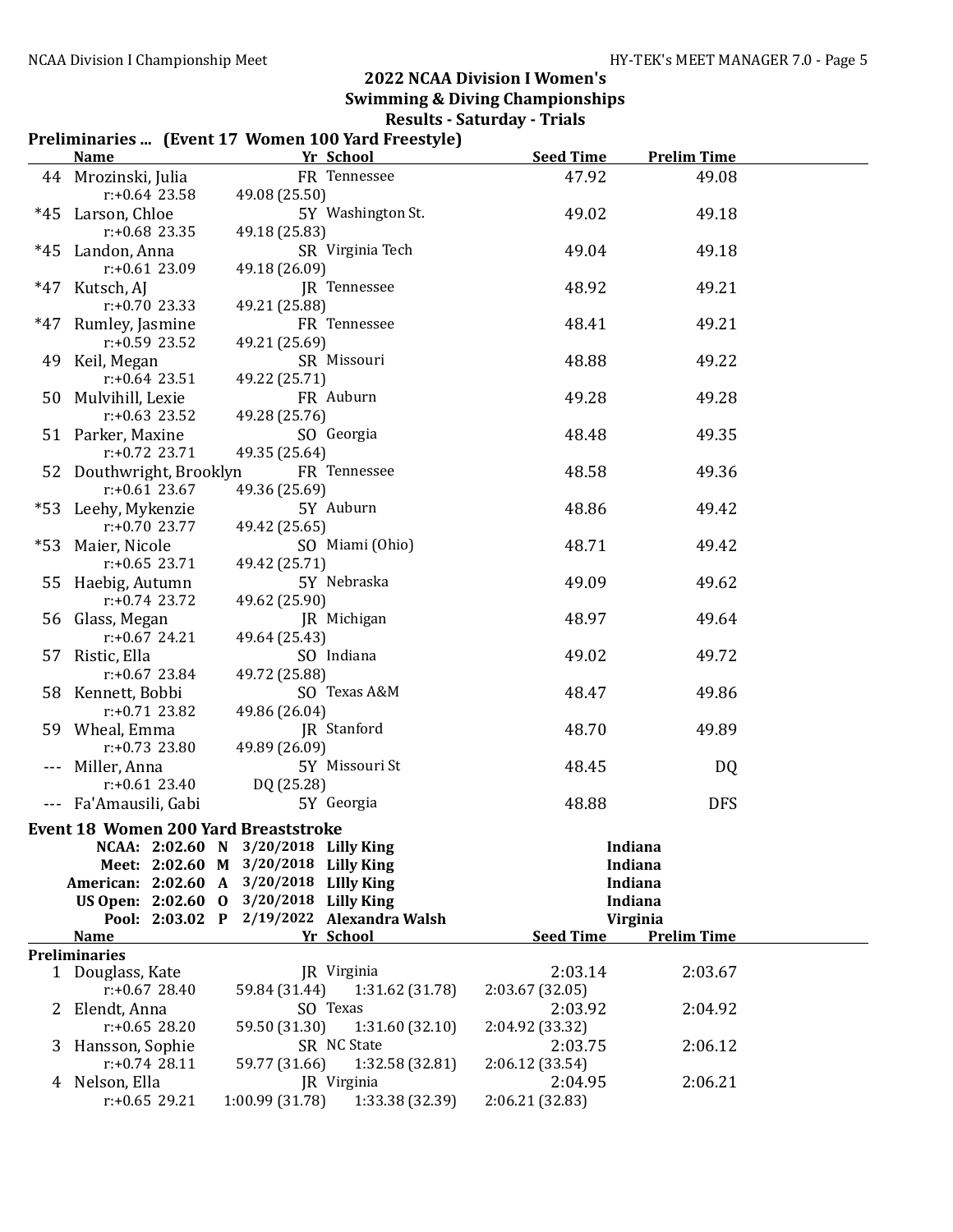#### Preliminaries ... (Event 18 Women 200 Yard Breaststroke)

|    | <b>Name</b>          | i rennimaries  [Event To Women 200 Taru Dreastströße]<br>Yr School | <b>Seed Time</b> | <b>Prelim Time</b> |  |
|----|----------------------|--------------------------------------------------------------------|------------------|--------------------|--|
|    | 5 Davey, Gillian     | JR Kentucky                                                        | 2:06.21          | 2:06.68            |  |
|    | $r: +0.69$ 29.16     | $1:01.09(31.93)$ $1:33.79(32.70)$                                  | 2:06.68 (32.89)  |                    |  |
|    | 6 Wiseman, Avery     | FR Alabama                                                         | 2:05.46          | 2:06.76            |  |
|    | $r: +0.65$ 28.65     | 1:00.28(31.63)<br>1:32.68 (32.40)                                  | 2:06.76 (34.08)  |                    |  |
|    | 7 Keating, Anna      | SO Virginia                                                        | 2:07.86          | 2:06.89            |  |
|    | $r: +0.68$ 28.83     | 1:00.88(32.05)<br>1:33.74 (32.86)                                  | 2:06.89 (33.15)  |                    |  |
|    | 8 Forde, Brooke      | 5Y Stanford                                                        | 2:08.35          | 2:07.05            |  |
|    | $r: +0.69$ 29.13     | 1:01.23(32.10)<br>1:33.93 (32.70)                                  | 2:07.05 (33.12)  |                    |  |
|    | 9 Wenger, Alexis     | SR Virginia                                                        | 2:07.27          | 2:07.34            |  |
|    | $r: +0.60$ 28.32     | 1:00.75 (32.43) 1:33.74 (32.99)                                    | 2:07.34 (33.60)  |                    |  |
|    | 10 Poole, Lauren     | JR Kentucky                                                        | 2:08.59          | 2:07.42            |  |
|    | $r: +0.68$ 29.49     | 1:01.77(32.28)<br>1:34.44 (32.67)                                  | 2:07.42 (32.98)  |                    |  |
|    | 11 Bonnett, Bailey   | 5Y Kentucky                                                        | 2:07.96          | 2:07.46            |  |
|    | $r: +0.67$ 29.05     | 1:01.51(32.46)<br>1:34.20 (32.69)                                  | 2:07.46 (33.26)  |                    |  |
|    | 12 Foley, Sally      | SO Duke                                                            | 2:06.63          | 2:07.55            |  |
|    | $r: +0.63$ 29.28     | 1:01.61(32.33)<br>1:34.47 (32.86)                                  | 2:07.55 (33.08)  |                    |  |
|    | 13 Hartman, Zoie     | JR Georgia                                                         | 2:06.27          | 2:07.71            |  |
|    | $r: +0.85$ 28.66     | 1:00.82(32.16)<br>1:33.62 (32.80)                                  | 2:07.71 (34.09)  |                    |  |
|    | 14 Raab, Allie       | SR Stanford                                                        | 2:08.20          | 2:07.86            |  |
|    | $r: +0.66$ 29.39     | 1:01.34(31.95)<br>1:34.12 (32.78)                                  | 2:07.86 (33.74)  |                    |  |
|    | 15 Chue, Christie    | FR Florida Int'l                                                   | 2:08.66          | 2:07.99            |  |
|    | $r: +0.65$ 28.82     | 1:34.50 (33.22)<br>1:01.28 (32.46)                                 | 2:07.99 (33.49)  |                    |  |
|    | 16 Looze, Mackenzie  | SR Indiana                                                         | 2:08.64          | 2:08.14            |  |
|    | $r$ :+0.65 29.43     | 1:01.42(31.99)<br>1:34.27 (32.85)                                  | 2:08.14 (33.87)  |                    |  |
|    | 17 Odgers, Isabelle  | SR Southern California                                             | 2:06.42          | 2:08.18            |  |
|    | $r$ :+0.74 30.17     | 1:01.50 (31.33)<br>1:34.59 (33.09)                                 | 2:08.18 (33.59)  |                    |  |
|    | 18 Sim, Letitia      | FR Michigan                                                        | 2:08.74          | 2:08.19            |  |
|    | $r: +0.63$ 28.88     | 1:01.27 (32.39)<br>1:34.22 (32.95)                                 | 2:08.19 (33.97)  |                    |  |
|    | 19 Yager, Alexis     | 5Y Tennessee                                                       | 2:07.99          | 2:08.20            |  |
|    | $r: +0.67$ 28.99     | 1:34.05(33.15)<br>1:00.90(31.91)                                   | 2:08.20 (34.15)  |                    |  |
|    | 20 McSharry, Mona    | SO Tennessee                                                       | 2:07.01          | 2:08.32            |  |
|    | r:+0.66 28.82        | 1:01.20 (32.38)<br>1:34.24 (33.04)                                 | 2:08.32 (34.08)  |                    |  |
|    | 21 Peplowski, Noelle | SR Indiana                                                         | 2:07.32          | 2:08.46            |  |
|    | $r: +0.78$ 29.20     | 1:34.42 (32.95)<br>1:01.47(32.27)                                  | 2:08.46 (34.04)  |                    |  |
|    | 22 Thormalm, Klara   | SR San Diego St                                                    | 2:09.63          | 2:08.53            |  |
|    | $r: +0.73$ 28.39     | $1:00.62$ (32.23) $1:33.93$ (33.31)                                | 2:08.53 (34.60)  |                    |  |
|    | 23 Herrmann, Vanessa | SR Arkansas                                                        | 2:08.61          | 2:08.74            |  |
|    | $r: +0.64$ 28.86     | 1:01.68(32.82)<br>1:34.78 (33.10)                                  | 2:08.74 (33.96)  |                    |  |
|    | 24 Brunzell, Hannah  | JR Northwestern                                                    | 2:08.09          | 2:08.77            |  |
|    | $r: +0.78$ 29.07     | 1:01.39 (32.32)<br>1:34.62 (33.23)                                 | 2:08.77 (34.15)  |                    |  |
|    | 25 Poole, Julia      | 5Y NC State                                                        | 2:09.46          | 2:08.97            |  |
|    | $r: +0.67$ 29.17     | 1:01.42 (32.25)<br>1:34.69 (33.27)                                 | 2:08.97 (34.28)  |                    |  |
|    | 26 Bach, Hannah      | JR Ohio St                                                         | 2:07.40          | 2:09.02            |  |
|    | $r: +0.61$ 28.57     | 1:00.76 (32.19)<br>1:34.48 (33.72)                                 | 2:09.02 (34.54)  |                    |  |
| 27 | Friesen, Morgan      | 5Y Louisville                                                      | 2:09.50          | 2:09.16            |  |
|    | $r: +0.7029.43$      | 1:01.66 (32.23)<br>1:35.04 (33.38)                                 | 2:09.16 (34.12)  |                    |  |
|    | 28 Kucheran, Nina    | SR Florida St                                                      | 2:08.57          | 2:09.23            |  |
|    | $r: +0.63$ 29.49     | 1:02.09 (32.60)<br>1:35.23(33.14)                                  | 2:09.23 (34.00)  |                    |  |
| 29 | Angus, Sophie        | SR Northwestern                                                    | 2:09.13          | 2:09.31            |  |
|    | $r: +0.68$ 29.12     | 1:01.60 (32.48)<br>1:34.97 (33.37)                                 | 2:09.31 (34.34)  |                    |  |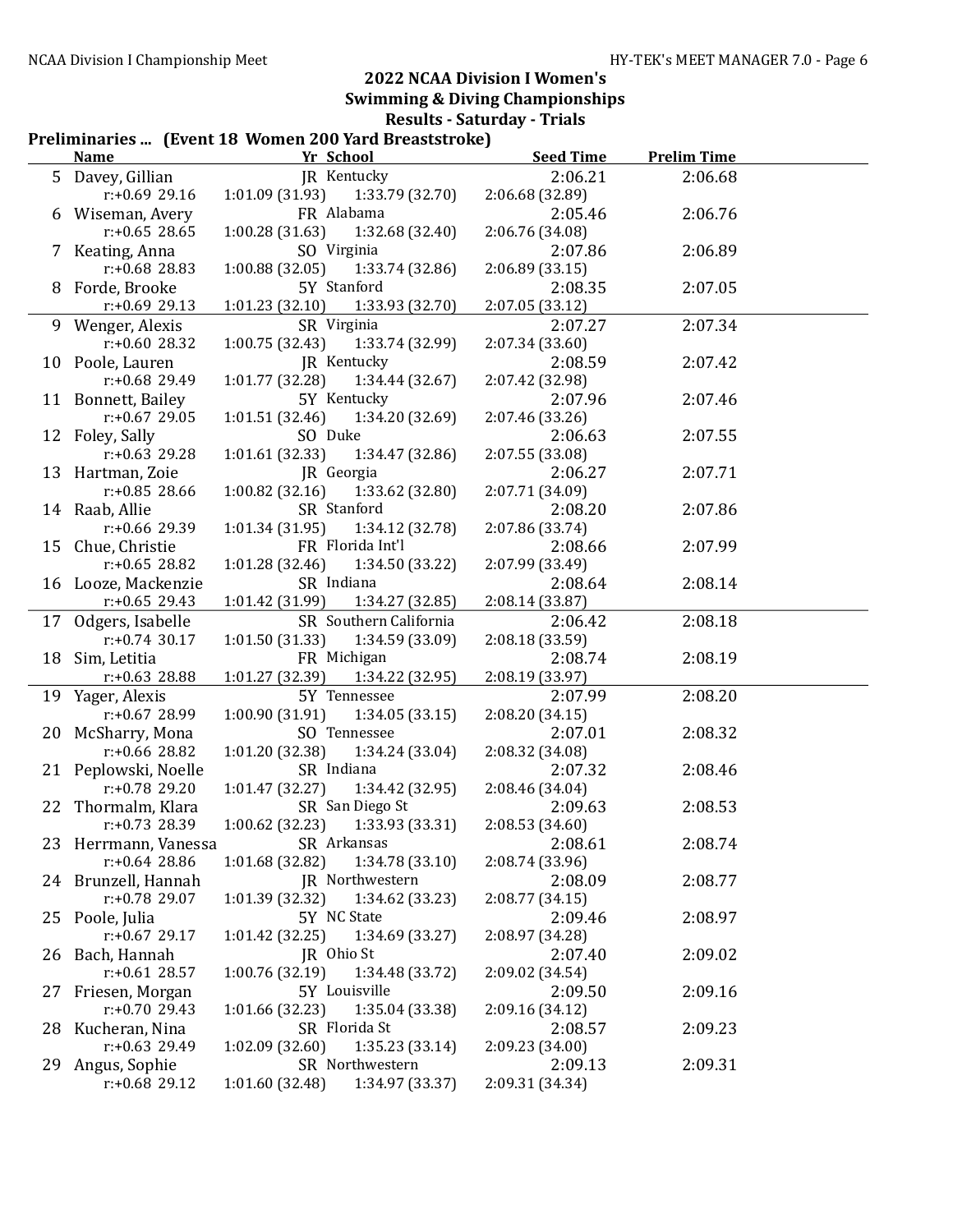#### Preliminaries ... (Event 18 Women 200 Yard Breaststroke)

|     | <b>Name</b>              | Yr School                           | <b>Seed Time</b> | <b>Prelim Time</b> |  |
|-----|--------------------------|-------------------------------------|------------------|--------------------|--|
|     | 30 Pavlopoulou, Nicole   | JR Southern California              | 2:08.91          | 2:09.33            |  |
|     | $r: +0.68$ 29.41         | 1:02.14(32.73)<br>1:35.52 (33.38)   | 2:09.33 (33.81)  |                    |  |
|     | 31 Podmanikova, Andrea   | SR NC State                         | 2:06.78          | 2:09.46            |  |
|     | $r: +0.68$ 28.68         | 1:00.36(31.68)<br>1:34.67 (34.31)   | 2:09.46 (34.79)  |                    |  |
|     | 32 Astashkina, Mariia    | SR Louisville                       | 2:08.54          | 2:09.79            |  |
|     | $r: +0.68$ 29.60         | 1:02.33(32.73)<br>1:35.47(33.14)    | 2:09.79 (34.32)  |                    |  |
|     | 33 Mathews, Janessa      | SO Ohio St                          | 2:08.30          | 2:09.93            |  |
|     | $r: +0.65$ 29.42         | 1:01.77 (32.35)<br>1:35.18(33.41)   | 2:09.93 (34.75)  |                    |  |
|     | 34 Silvestri, Jenna      | SR Wisconsin                        | 2:09.24          | 2:09.94            |  |
|     | $r: +0.69$ 29.71         | 1:02.57(32.86)<br>1:35.66 (33.09)   | 2:09.94 (34.28)  |                    |  |
|     | 35 Cummings, Carly       | 5Y Auburn                           | 2:12.21          | 2:10.19            |  |
|     | $r: +0.65$ 29.17         | 1:01.88(32.71)<br>1:35.78 (33.90)   | 2:10.19 (34.41)  |                    |  |
|     | 36 Steward, Kate         | SR Kansas                           | 2:08.90          | 2:10.21            |  |
|     | $r: +0.68$ 29.65         | 1:02.71(33.06)<br>1:36.05(33.34)    | 2:10.21 (34.16)  |                    |  |
|     | *37 Dellatorre, Danielle | 5Y Georgia                          | 2:08.45          | 2:10.27            |  |
|     | $r: +0.67$ 29.58         | 1:02.66(33.08)<br>1:36.44 (33.78)   | 2:10.27 (33.83)  |                    |  |
| *37 | Panitz, Josie            | JR Ohio St                          | 2:07.97          | 2:10.27            |  |
|     | $r: +0.74$ 29.07         | 1:01.96 (32.89)<br>1:36.14 (34.18)  | 2:10.27 (34.13)  |                    |  |
|     | 39 Dobler, Kaitlyn       | SO Southern California              | 2:06.56          | 2:10.41            |  |
|     | $r: +0.64$ 28.73         | $1:01.49$ (32.76) $1:35.36$ (33.87) | 2:10.41(35.05)   |                    |  |
|     | 40 Vovk, Tara            | SR Northwestern                     | 2:09.84          | 2:10.50            |  |
|     | $r: +0.7028.97$          | 1:01.72(32.75)<br>1:35.78 (34.06)   | 2:10.50 (34.72)  |                    |  |
|     | 41 Sheridan, Calypso     | 5Y Southern California              | 2:06.97          | 2:10.63            |  |
|     | $r: +0.69$ 28.88         | 1:01.70(32.82)<br>1:35.86 (34.16)   | 2:10.63 (34.77)  |                    |  |
|     | 42 Crawford, Brearna     | FR Indiana                          | 2:06.86          | 2:10.97            |  |
|     | $r: +0.71$ 29.31         | 1:02.07(32.76)<br>1:35.83 (33.76)   | 2:10.97 (35.14)  |                    |  |
|     | 43 Maccausland, Heather  | JR NC State                         | 2:09.20          | 2:11.24            |  |
|     | $r: +0.65$ 29.55         | 1:02.09 (32.54)<br>1:36.06 (33.97)  | 2:11.24 (35.18)  |                    |  |
|     | 44 Wright, Cat           | SR Alabama                          | 2:09.15          | 2:11.47            |  |
|     | r:+0.66 29.92            | 1:03.53(33.61)<br>1:37.11 (33.58)   | 2:11.47 (34.36)  |                    |  |
|     | 45 Evans, Harri          | FR Georgia                          | 2:09.02          | 2:11.53            |  |
|     | r:+0.68 29.72            | 1:03.88(34.16)<br>1:37.77 (33.89)   | 2:11.53 (33.76)  |                    |  |
|     | 46 Lezer, Emma           | JR Minnesota                        | 2:10.90          | 2:11.92            |  |
|     | $r: +0.65$ 29.18         | 1:02.07(32.89)<br>1:36.30 (34.23)   | 2:11.92 (35.62)  |                    |  |
|     | 47 Rajic, Ema            | SR California                       | 2:11.19          | 2:11.94            |  |
|     | $r: +0.7029.34$          | 1:01.97(32.63)<br>1:36.46 (34.49)   | 2:11.94 (35.48)  |                    |  |
|     | 48 depolo, Donna         | SR Nevada                           | 2:08.31          | 2:12.26            |  |
|     | r:+0.63 29.39            | 1:36.51 (34.27)<br>1:02.24 (32.85)  | 2:12.26 (35.75)  |                    |  |
| 49  | Polonsky, Leah           | FR California                       | 2:09.93          | 2:13.45            |  |
|     | $r: +0.68$ 28.83         | 1:37.52 (35.18)<br>1:02.34(33.51)   | 2:13.45 (35.93)  |                    |  |
| *50 | Wilson, Sophia           | SO Virginia                         | 2:13.66          | 2:13.71            |  |
|     | $r: +0.67$ 30.09         | 1:04.16(34.07)<br>1:38.53 (34.37)   | 2:13.71 (35.18)  |                    |  |
| *50 | Ownbey, Hannah           | SO Auburn                           | 2:09.16          | 2:13.71            |  |
|     | $r: +0.64$ 29.97         | 1:03.49 (33.52)<br>1:38.20 (34.71)  | 2:13.71 (35.51)  |                    |  |
| 52  | Makarova, Anastasia      | FR Auburn                           | 2:11.47          | 2:18.98            |  |
|     | $r: +0.63$ 30.10         | 1:39.91 (35.96)<br>1:03.95(33.85)   | 2:18.98 (39.07)  |                    |  |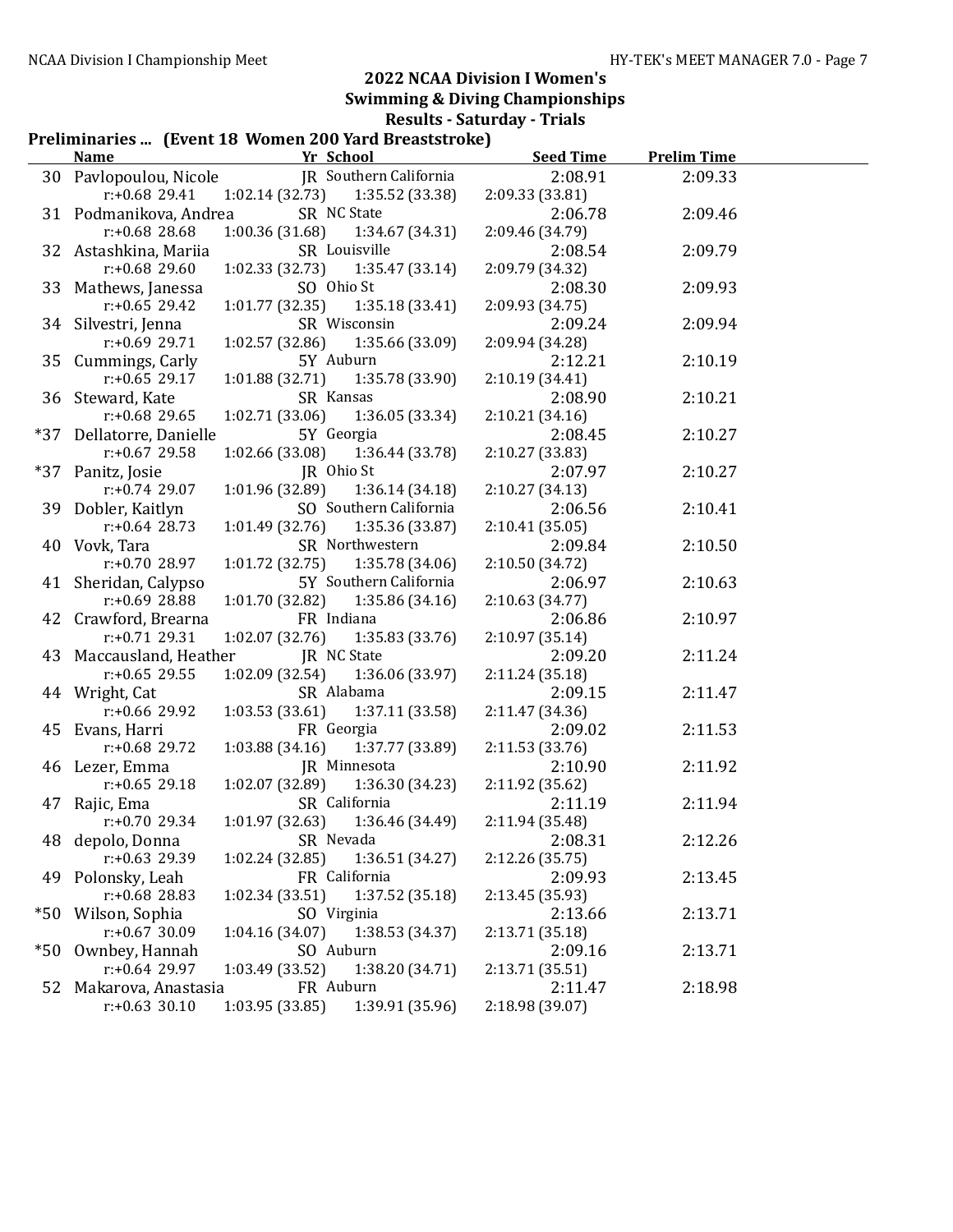|       | <b>Event 19 Women 200 Yard Butterfly</b> |                                           |                  |                    |  |  |  |
|-------|------------------------------------------|-------------------------------------------|------------------|--------------------|--|--|--|
|       |                                          | NCAA: 1:49.51 N 2/24/2018 Ella Eastin     | <b>Stanford</b>  |                    |  |  |  |
|       |                                          | Meet: 1:50.01 M 3/17/2018 Ella Eastin     | <b>Stanford</b>  |                    |  |  |  |
|       |                                          | American: 1:49.51 A 2/24/2018 Ella Eastin | <b>Stanford</b>  |                    |  |  |  |
|       |                                          | US Open: 1:49.51 0 2/24/2018 Ella Eastin  | <b>Stanford</b>  |                    |  |  |  |
|       |                                          | Pool: 1:50.61 P 3/19/2016 Kelsi Worrell   | Louisville       |                    |  |  |  |
|       | <b>Name</b>                              | Yr School                                 | <b>Seed Time</b> | <b>Prelim Time</b> |  |  |  |
|       | <b>Preliminaries</b>                     |                                           |                  |                    |  |  |  |
|       | 1 Sticklen, Emma                         | SO Texas                                  | 1:52.47          | 1:51.45            |  |  |  |
|       | $r: +0.66$ 24.66                         | 52.96 (28.30) 1:21.49 (28.53)             | 1:51.45 (29.96)  |                    |  |  |  |
|       | 2 Luther, Dakota                         | SR Georgia                                | 1:51.65          | 1:51.64            |  |  |  |
|       | $r: +0.67$ 25.30                         | 53.48 (28.18) 1:22.20 (28.72)             | 1:51.64 (29.44)  |                    |  |  |  |
|       | 3 Smith, Regan                           | FR Stanford                               | 1:50.99          | 1:51.76            |  |  |  |
|       | $r: +0.68$ 25.46                         | 54.27 (28.81) 1:22.89 (28.62)             | 1:51.76 (28.87)  |                    |  |  |  |
|       | 4 Carter, Olivia                         | SR Michigan                               | 1:51.62          | 1:51.86            |  |  |  |
|       | $r: +0.63$ 25.25                         | 53.66 (28.41) 1:22.19 (28.53)             | 1:51.86 (29.67)  |                    |  |  |  |
|       | 5 Walsh, Alex                            | SO Virginia                               | 1:51.83          | 1:51.90            |  |  |  |
|       | $r: +0.76$ 24.92                         | 53.19 (28.27) 1:22.02 (28.83)             | 1:51.90 (29.88)  |                    |  |  |  |
|       | 6 Pash, Kelly                            | JR Texas                                  | 1:52.69          | 1:52.42            |  |  |  |
|       | $r: +0.67$ 25.19                         | 53.94 (28.75)<br>1:22.64 (28.70)          | 1:52.42 (29.78)  |                    |  |  |  |
|       | 7 Bray, Olivia                           | SO Texas                                  | 1:52.14          | 1:52.61            |  |  |  |
|       | $r: +0.70$ 24.59                         | 52.84 (28.25)<br>1:22.16 (29.32)          | 1:52.61 (30.45)  |                    |  |  |  |
|       | 8 Klinker, Rachel                        | JR California                             | 1:53.30          | 1:53.37            |  |  |  |
|       | $r: +0.70$ 25.63                         | 53.61 (27.98)<br>1:22.84 (29.23)          | 1:53.37 (30.53)  |                    |  |  |  |
|       | 9 Nordmann, Lillie                       | FR Stanford                               | 1:53.92          | 1:53.63            |  |  |  |
|       | $r: +0.67$ 25.45                         | 54.18 (28.73) 1:23.33 (29.15)             | 1:53.63 (30.30)  |                    |  |  |  |
|       | 10 Gaines, Riley                         | SR Kentucky                               | 1:51.51          | 1:53.63            |  |  |  |
|       | $r: +0.65$ 25.42                         | 1:23.31 (29.33)<br>53.98 (28.56)          | 1:53.63 (30.32)  |                    |  |  |  |
|       | 11 Harter, Abby                          | SO Virginia                               | 1:54.19          | 1:53.89            |  |  |  |
|       | $r: +0.71$ 25.29                         | 53.32 (28.03)<br>1:22.63 (29.31)          | 1:53.89 (31.26)  |                    |  |  |  |
|       | 12 Looney, Lindsay                       | JR Arizona St                             | 1:54.26          | 1:54.04            |  |  |  |
|       | $r: +0.66$ 25.51                         | 54.22 (28.71)<br>1:23.45 (29.23)          | 1:54.04 (30.59)  |                    |  |  |  |
|       | 13 Hay, Abby                             | JR Louisville                             | 1:54.43          | 1:54.70            |  |  |  |
|       | $r: +0.70$ 25.48                         | 54.33 (28.85)<br>1:24.38(30.05)           | 1:54.70 (30.32)  |                    |  |  |  |
|       | 14 Sheble, Grace                         | FR NC State                               | 1:55.50          | 1:54.75            |  |  |  |
|       | $r: +0.67$ 25.91                         | 1:24.55(29.73)<br>54.82 (28.91)           | 1:54.75 (30.20)  |                    |  |  |  |
|       | 15 Ulett, Tristen                        | SO Louisville                             | 1:55.14          | 1:54.81            |  |  |  |
|       | $r: +0.78$ 25.58                         | 54.55 (28.97)<br>1:24.27 (29.72)          | 1:54.81 (30.54)  |                    |  |  |  |
|       | 16 Kraus, Alena                          | SR Louisville                             | 1:54.95          | 1:54.83            |  |  |  |
|       | $r: +0.68$ 25.38                         | 1:23.88 (29.88)<br>54.00 (28.62)          | 1:54.83 (30.95)  |                    |  |  |  |
|       | 17 Van Berkom, Megan                     | SO Minnesota                              | 1:53.89          | 1:54.84            |  |  |  |
|       | $r: +0.71$ 25.62                         | 54.85 (29.23)<br>1:24.58 (29.73)          | 1:54.84 (30.26)  |                    |  |  |  |
|       | 18 Foelske, Jade                         | JR Arizona St                             | 1:54.50          | 1:54.96            |  |  |  |
|       | $r$ :+0.64 25.58                         | 54.47 (28.89)<br>1:24.30 (29.83)          | 1:54.96 (30.66)  |                    |  |  |  |
| $*19$ | Thomas, Luciana                          | SR Notre Dame                             | 1:55.06          | 1:55.12            |  |  |  |
|       | $r: +0.72$ 26.07                         | 55.15 (29.08)<br>1:24.51 (29.36)          | 1:55.12 (30.61)  |                    |  |  |  |
| $*19$ | Romano, Kristen                          | 5Y Ohio St                                | 1:55.22          | 1:55.12            |  |  |  |
|       | $r: +0.74$ 25.42                         | 1:24.06 (29.80)<br>54.26 (28.84)          | 1:55.12 (31.06)  |                    |  |  |  |
| 21    | Nava, Jessica                            | SR Virginia                               | 1:54.54          | 1:55.16            |  |  |  |
|       | $r: +0.68$ 25.29                         | 1:24.72 (30.03)<br>54.69 (29.40)          | 1:55.16 (30.44)  |                    |  |  |  |
|       | 22 Dickinson, Callie                     | SR Georgia                                | 1:55.01          | 1:55.23            |  |  |  |
|       | $r: +0.64$ 25.63                         | 1:24.46 (30.02)<br>54.44 (28.81)          | 1:55.23 (30.77)  |                    |  |  |  |
|       |                                          |                                           |                  |                    |  |  |  |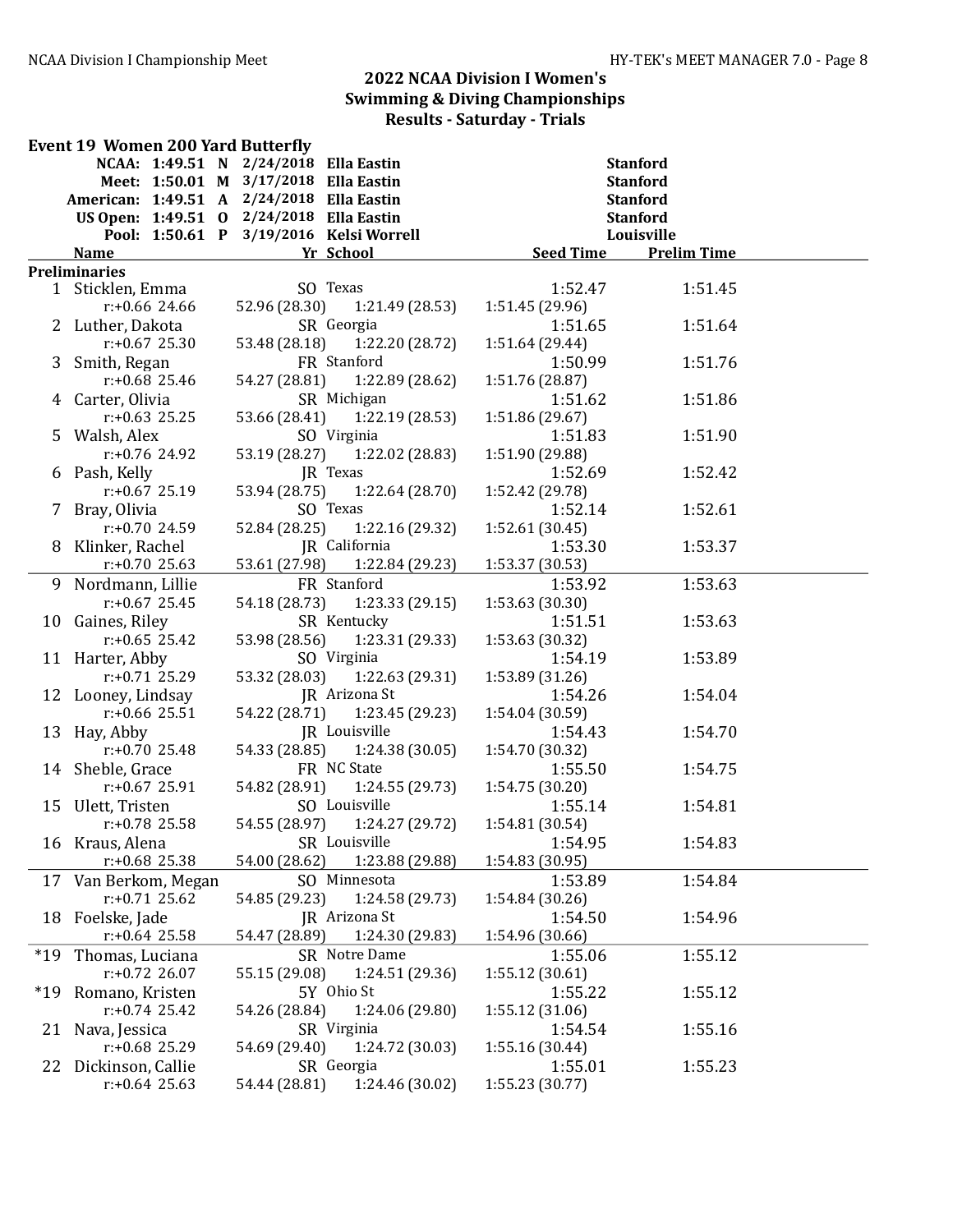#### Preliminaries ... (Fyent 19 Women 200 Yard Butterfly)

|    | <u>Name</u>             | $\mathbf{r}$ reminiaries  (Event 19) women 200 faru butterny f<br>Yr School | <b>Seed Time</b> | <b>Prelim Time</b> |  |
|----|-------------------------|-----------------------------------------------------------------------------|------------------|--------------------|--|
|    | 23 Harrington, Sydney   | SR U.S. Navy                                                                | 1:55.27          | 1:55.49            |  |
|    | $r: +0.64$ 25.51        | 54.35 (28.84)<br>1:24.14 (29.79)                                            | 1:55.49 (31.35)  |                    |  |
|    | 24 Ray, Amanda          | SO Florida                                                                  | 1:54.83          | 1:55.51            |  |
|    | $r: +0.68$ 25.91        | 55.21 (29.30)<br>1:24.91 (29.70)                                            | 1:55.51 (30.60)  |                    |  |
|    | 25 Kwan, Victoria       | SR Michigan                                                                 | 1:55.73          | 1:55.56            |  |
|    | $r: +0.69$ 26.24        | 55.44 (29.20)<br>1:25.01 (29.57)                                            | 1:55.56 (30.55)  |                    |  |
|    | 26 Stotler, Sara        | FR Tennessee                                                                | 1:54.60          | 1:55.70            |  |
|    | $r: +0.67$ 25.58        | 54.61 (29.03)<br>1:24.44 (29.83)                                            | 1:55.70 (31.26)  |                    |  |
|    | 27 Gyorgy, Reka         | 5Y Virginia Tech                                                            | 1:56.47          | 1:55.72            |  |
|    | $r: +0.6926.06$         | 55.37 (29.31)<br>1:25.29 (29.92)                                            | 1:55.72 (30.43)  |                    |  |
|    | 28 Jump, Mallory        | JR Wisconsin                                                                | 1:56.21          | 1:55.82            |  |
|    | $r: +0.72$ 25.91        | 55.17 (29.26)<br>1:25.22(30.05)                                             | 1:55.82 (30.60)  |                    |  |
|    | 29 D'Arcy, Autumn       | SR CSUB                                                                     | 1:57.60          | 1:55.84            |  |
|    | $r: +0.63$ 25.98        | 55.38 (29.40)<br>1:24.99 (29.61)                                            | 1:55.84 (30.85)  |                    |  |
|    | 30 Arens, Abby          | SO NC State                                                                 | 1:54.11          | 1:56.20            |  |
|    | $r: +0.65$ 25.18        | 54.28 (29.10)<br>1:24.42 (30.14)                                            | 1:56.20 (31.78)  |                    |  |
|    | 31 McConagha, Mackenzie | FR Wisconsin                                                                | 1:56.14          | 1:56.25            |  |
|    | $r: +0.66$ 25.64        | 55.34 (29.70)<br>1:25.43 (30.09)                                            | 1:56.25 (30.82)  |                    |  |
|    | 32 Zavaros, Mabel       | SO Florida                                                                  | 1:57.37          | 1:56.31            |  |
|    | $r$ :+0.68 26.29        | 55.86 (29.57)<br>1:25.84 (29.98)                                            | 1:56.31 (30.47)  |                    |  |
|    | 33 Jernstedt, Edith     | FR Florida St                                                               | 1:55.80          | 1:56.40            |  |
|    | $r: +0.73$ 25.56        | 55.09 (29.53)<br>1:25.07 (29.98)                                            | 1:56.40 (31.33)  |                    |  |
|    | 34 Vannote, Ellie       | JR UNC                                                                      | 1:55.43          | 1:56.44            |  |
|    | $r: +0.70$ 25.88        | 55.18 (29.30)<br>1:25.17 (29.99)                                            | 1:56.44(31.27)   |                    |  |
|    | 35 Rice, Anna Havens    | SO Kentucky                                                                 | 1:55.86          | 1:56.47            |  |
|    | $r: +0.68$ 25.81        | 55.47 (29.66)<br>1:25.79 (30.32)                                            | 1:56.47 (30.68)  |                    |  |
|    | 36 Bargeron, Avery      | FR Auburn                                                                   | 1:55.71          | 1:56.49            |  |
|    | $r: +0.71$ 26.71        | 56.50 (29.79)<br>1:25.69 (29.19)                                            | 1:56.49 (30.80)  |                    |  |
|    | 37 Purnell, Catherine   | SO Duke                                                                     | 1:55.61          | 1:56.81            |  |
|    | $r: +0.68$ 25.91        | 55.40 (29.49)<br>1:25.70 (30.30)                                            | 1:56.81(31.11)   |                    |  |
|    | 38 Gati, Izzy           | SR Kentucky                                                                 | 1:55.65          | 1:56.90            |  |
|    | $r: +0.62$ 25.99        | 55.17 (29.18)<br>1:25.53(30.36)                                             | 1:56.90 (31.37)  |                    |  |
|    | 39 Guevara, Miriam      | SR Northwestern                                                             | 1:55.30          | 1:56.98            |  |
|    | $r: +0.5025.18$         | 54.22 (29.04)<br>1:24.46 (30.24)                                            | 1:56.98 (32.52)  |                    |  |
|    | 40 Trace, Katie         | 5Y Ohio St                                                                  | 1:55.12          | 1:57.05            |  |
|    | $r: +0.68$ 25.80        | 55.49 (29.69) 1:26.41 (30.92)                                               | 1:57.05 (30.64)  |                    |  |
|    | 41 Theall, Olivia       | SO Texas A&M                                                                | 1:56.66          | 1:57.23            |  |
|    | $r: +0.64$ 25.90        | 55.98 (30.08)<br>1:26.41 (30.43)                                            | 1:57.23 (30.82)  |                    |  |
|    | 42 Campbell, Mckenzie   | JR Georgia Tech                                                             | 1:56.29          | 1:57.32            |  |
|    | $r: +0.61$ 26.58        | 56.03 (29.45)<br>1:26.28(30.25)                                             | 1:57.32 (31.04)  |                    |  |
|    | 43 Cook, Lizzy          | FR California                                                               | 1:54.97          | 1:57.37            |  |
|    | $r: +0.64$ 26.24        | 55.67 (29.43)<br>1:25.61 (29.94)                                            | 1:57.37 (31.76)  |                    |  |
|    | 44 Hayon, Arielle       | FR Rice                                                                     | 1:57.13          | 1:57.44            |  |
|    | $r: +0.67$ 26.37        | 56.43 (30.06)<br>1:26.55(30.12)                                             | 1:57.44 (30.89)  |                    |  |
|    | 45 Coetzee, Dune        | FR Georgia                                                                  | 1:57.25          | 1:58.01            |  |
|    | $r: +0.76$ 26.64        | 56.59 (29.95)<br>1:27.14 (30.55)                                            | 1:58.01 (30.87)  |                    |  |
|    | 46 Abruzzo, Mia         | FR Georgia                                                                  | 1:56.84          | 1:58.39            |  |
|    | $r: +0.71$ 26.33        | 56.04 (29.71)<br>1:26.64 (30.60)                                            | 1:58.39 (31.75)  |                    |  |
| 47 | Nogaj, Paulina          | 5Y Akron                                                                    | 1:57.95          | 1:58.73            |  |
|    | $r: +0.6926.40$         | 57.31 (30.91)<br>1:28.44 (31.13)                                            | 1:58.73 (30.29)  |                    |  |
|    | 48 Lindorfer, Alivia    | JR Wisconsin                                                                | 1:57.98          | 1:58.95            |  |
|    | $r$ :+0.66 27.43        | 58.40 (30.97)<br>1:28.60 (30.20)                                            | 1:58.95 (30.35)  |                    |  |
|    |                         |                                                                             |                  |                    |  |